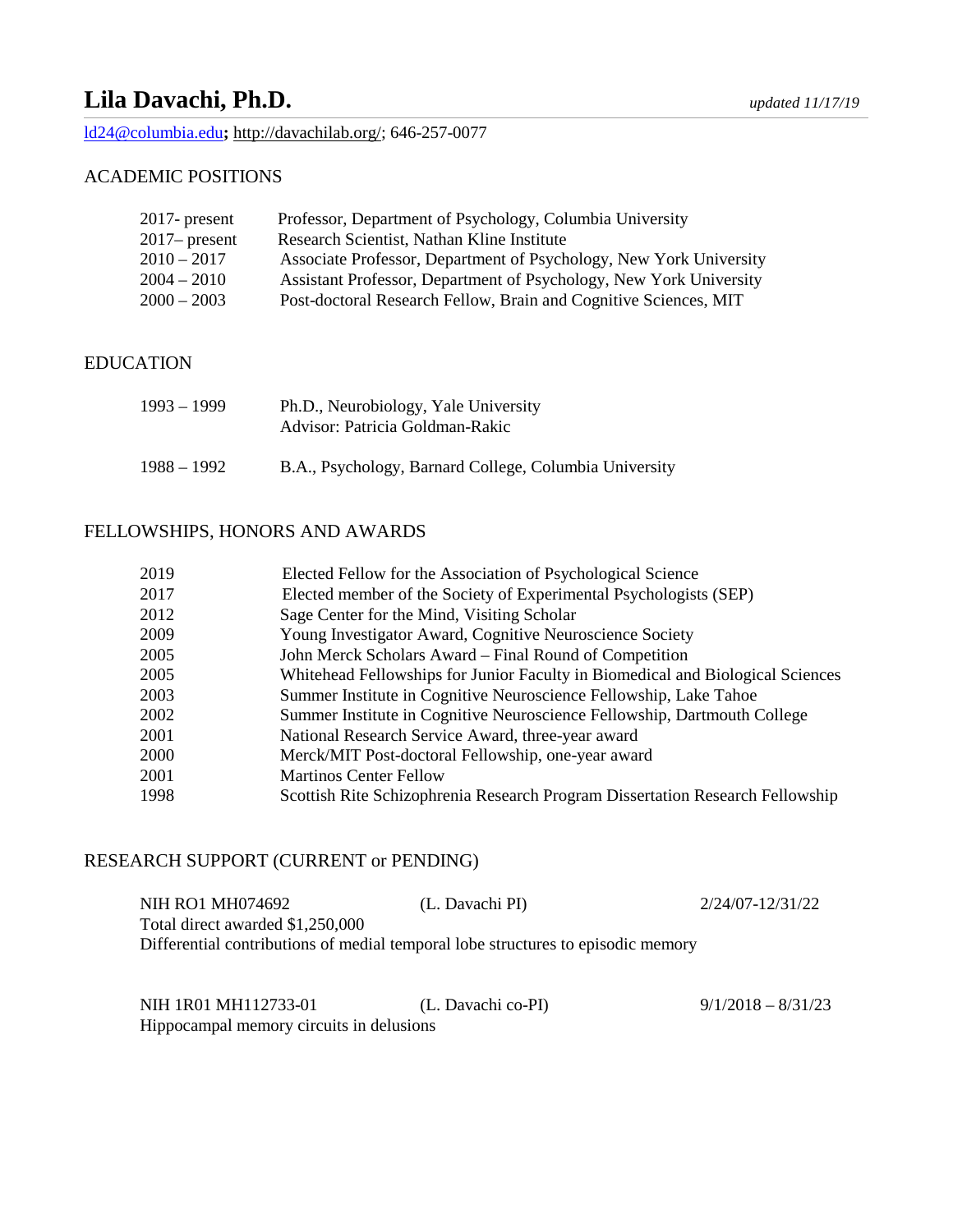#### RESEARCH SUPPORT (COMPLETED)

| <b>NSF NCS-FO 1631436</b><br>Total awarded \$954,910                                             | (L. Davachi co-PI)                                                                           | $9/1/16 - 8/31/19$  |
|--------------------------------------------------------------------------------------------------|----------------------------------------------------------------------------------------------|---------------------|
| Using computational cognitive neuroscience to predict and optimize memory                        |                                                                                              |                     |
| BSF Research Grant #2013177<br>Total awarded \$172,200                                           | (L. Davachi co-PI)                                                                           | $10/1/14 - 9/30/18$ |
|                                                                                                  | Congruency and consolidation: linking post-encoding brain activity to schema-enhanced memory |                     |
| NIH R34MH100296-01<br>D-cycloserine Augmentation of Cognitive Behavioral Therapy for Delusions   | (L. Davachi Consultant)                                                                      | $8/05/13 - 7/31/16$ |
| NIH RO1 MH074692 $(01-05)$<br>Total awarded \$1,000,000                                          | (L. Davachi PI)                                                                              | $1/1/07 - 12/31/11$ |
|                                                                                                  | Differential contributions of medial temporal lobe structures to episodic memory             |                     |
| Dart Neuroscience Grant<br>Total awarded \$533,300                                               | (L. Davachi PI)                                                                              | 10/1/08-10/01/14    |
| Behavioral and Neuroimaging Investigations of Human Long-Term Memory Consolidation               |                                                                                              |                     |
| Dart Neuroscience Grant<br>Total awarded \$300,000                                               | (L. Davachi PI)                                                                              | $9/1/10 - 12/01/14$ |
| Behavioral and neuroimaging investigation of spaced training in Noonan syndrome                  |                                                                                              |                     |
| <b>Helicon Therapeutics Grant</b><br>Distributed learning effects on relational long-term memory | (L. Davachi PI)                                                                              | 11/01/06-5/31/07    |
| NSF Advance Research Challenge Grant<br>Total awarded \$10,000 direct                            | (L. Davachi PI)                                                                              | 1/01/09-9/30/10     |
| The use of implicit and explicit knowledge in memory judgments                                   |                                                                                              |                     |

### MANUSCRIPTS PUBLISHED (\* denotes trainees)

Cowan, E., Liu, A., Henin, S., Kothare, S., Devinsky, O. and **Davachi, L.** (*accepted*) Sleep Spindles Promote the Restructuring of Memory Representations in Ventromedial Prefrontal Cortex through Enhanced Hippocampal–Cortical Functional Connectivity. Journal of Neuroscience.

Tambini, A. and **Davachi L.** (2019) Awake reactivation of prior experiences consolidates memories and biases cognition. Trends in Cognitive Sciences 10:876-890.

Blessing, E.M., Murty, V.P., Zeng, B., Wang, J., **Davachi, L.** and Goff, D.C. (2019) Anterior hippocampal-cortical functional connectivity distinguishes antipsychotic naïve first-episode psychosis patients from controls and may predict response to second-generation antispychotic treatment. Schizophrenia Bulletin (in press)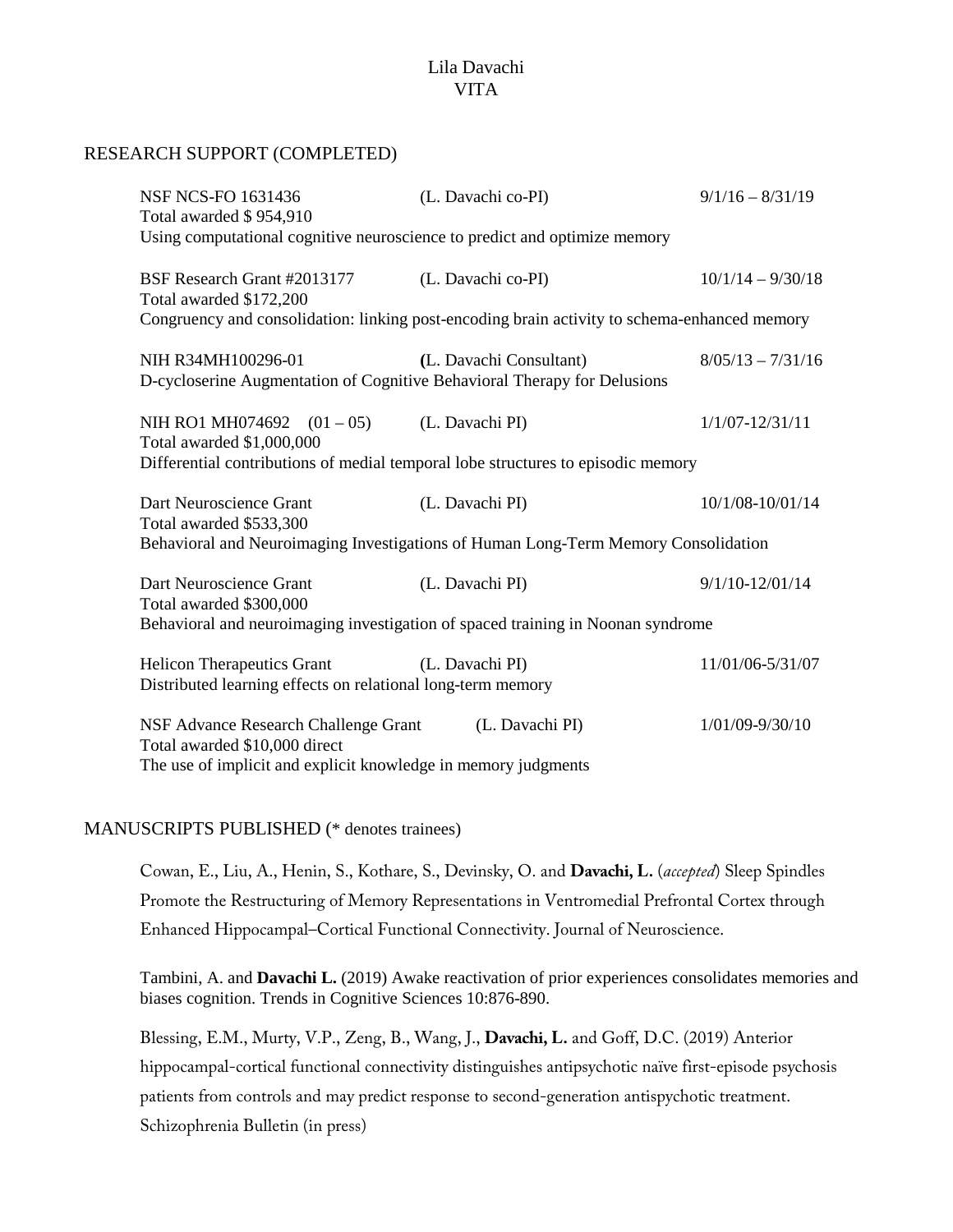Clewett, D., DuBrow, S. and **Davachi, L**. (2019) Transcending time in the brain: how event memories are constructed from experience. *Hippocampus* 29: 162-183

Henin S., Shankar A., Hasulak N., Friedman D., Dugan P., Melloni L., Flinker A., Sarac C., Fang M., Doyle W., Tcheng T., Devinsky O., **Davachi L.** and Liu A. (2019) Hippocampal gamma predicts associative memory performance as measured by acute and chronic intracranial EEG. *Scientific Reports* 9(1): 593.

Starita, F. Kroes, M.C.W, **Davachi, L.,** Phelps, E.A. and Dunsmoor, J.E. (2019) Threat learning promotes generalization of episodic memory. *J. Exp. Psychol. Gen*

Inhoff M.C., Heusser A.C., Tambini A., Martin C.B., O'Neil E.B., Köhler S., Meager M.R., Blackmon K., Vazquez B., Devinsky O. and **Davachi L**. (2019) Understanding perirhinal contributions to perception and memory: evidence through the lens of selective perirhinal damage. *Neuropsychologia* 124: 9  $-18.$ 

Goldfarb E.V., Tompary A., **Davachi .L.** and Phelps E.A. (2019) Acute stress throughout the memory cycle: Diverging effects on associative and item memory*. J Exp Psychol: General,* 148(1)8:13-29. Epub 2018.

Meyer, M.L., **Davachi, L.,** Ochsner, K.N. and Lieberman, M.D. (2019) Evidence that default network connectivity during rest consolidates social information. *Cerebral Cortex* 29(5):1910-1920.

Duncan, K. and **Davachi, L**. (2018) Disengagement with cognitive tasks decreases effect sizes. *Nature Human Behavior* 2(9): 606.

Ezzyat, Y., Inhoff, M. and **Davachi, L.** (2018) Differentiation of human medial prefrontal cortex activity underlies long-term resistance to forgetting in memory. *J Neurosci*: 2290-17.

Murty, V.P., DuBrow, S. and **Davachi, L.** (2018) Decision-making increases in episodic memory via postencoding consolidation. *J Cog. Neurosci* 31: 1-10.

Dunsmoor, J.E., Kroes, M.C.W, Moscatelli, C.M., Evans, M.D., **Davachi L.** and Phelps E.A. (2018) Event segmentation protects emotional memories from competing experiences encoded close in time. *Nature Human Behavior*; 2018 2(4):291-299.

Lohnas, L., Duncan, K., Doyle, W., Devinsky, O. and **Davachi, L.** (2018) Time-resolved neural reinstatement and separation during memory decisions in human hippocampus. *PNAS*, 115(31)

Heusser, A.\*, Ezzyat, Y.\* and **Davachi, L.** (2018) Perceptual boundaries cause mnemonic trade-offs between local boundary processing and across-trial associative binding. *Journal of Experimental Psychology: Learning, Memory and Cognition,* 44(7):1075-1090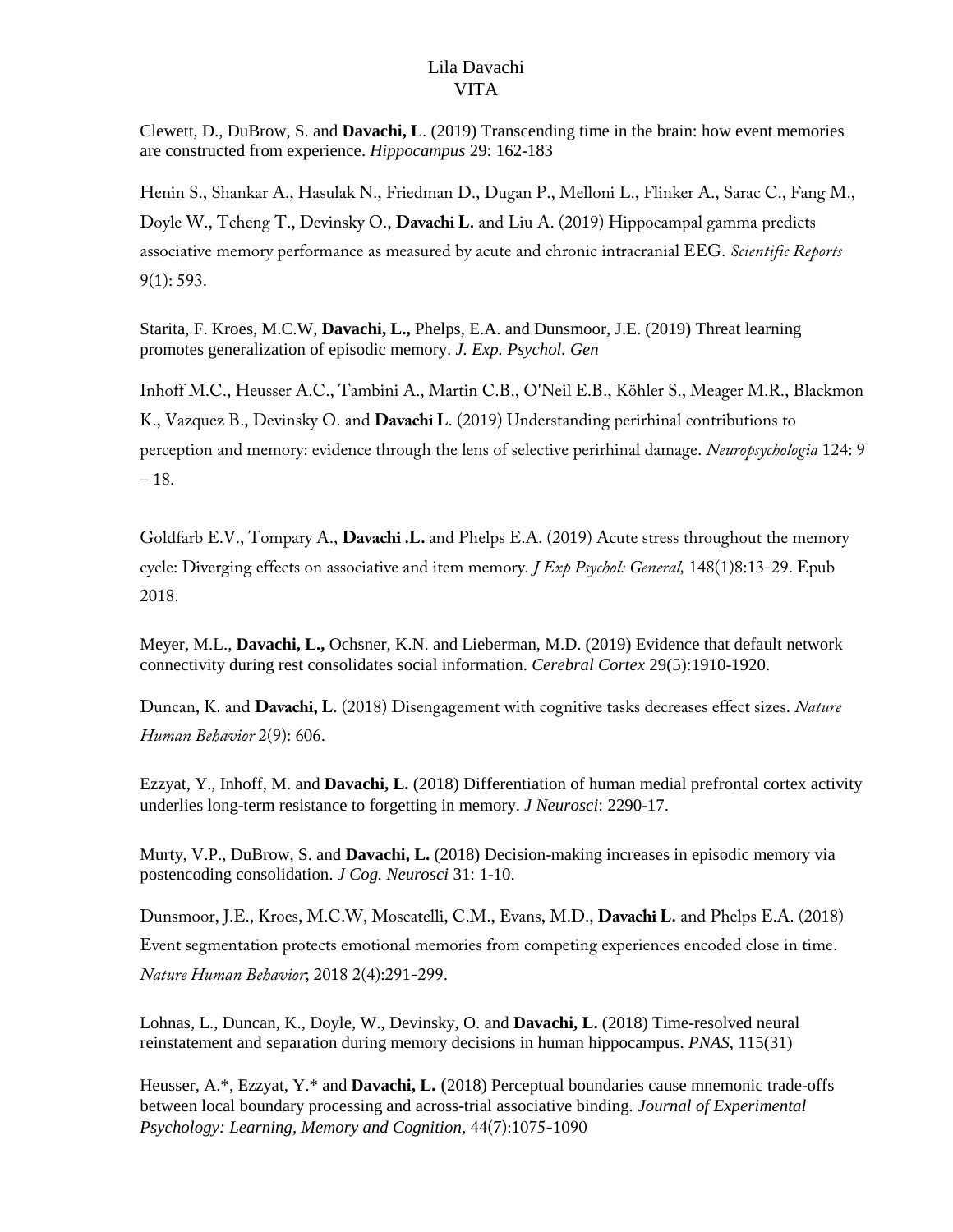Tambini, A., Berners-Lee, A. and **Davachi, L**. (2017) Brief targeted memory reactivation during the awake state enhances memory stability and benefits the weakest memories. *Scientific Reports; 7(1): 15325.*

Clewett, D. and **Davachi, L.** (2017) The ebb and flow of experience determines the temporal structure of memory. *Current Opinion in Behavioral Sciences* 17:186-193.

Sols, I., Dubrow, S.\*, **Davachi, L.** and Fuentemilla L (2017) Event boundaries trigger rapid memory replay of the prior event to promote their representation in long-term memory. *Current Biology 17:186- 193.*

Tompary, A. and **Davachi, L.,** (2017) Consolidation promotes the emergence of representational overlap in the hippocampus and medial prefrontal cortex. *Neuron;* 96:228-241. (*correction published 2020*)

DuBrow, S.\* and **Davachi, L** (2017) Commentary: Distinct neural mechanisms for remembering when an event occurred. *Frontiers in Psychology,* 8:189.

Murty, V.P, Tompary, A., Adcock, R.A., **Davachi, L**. (2017) Selectivity in post-encoding connectivity with high-level visual cortex is associated with reward-motivated memory. *Journal of Neuroscience*, 37: 537-545.

Tambini, A.\*, Rimmele, U., Phelps, E.A. and Davachi L. (2017) Emotional brain-states persist and enhance future memory formation. *Nature Neuroscience* 20: 271-278.

Heusser, A.\*, Poeppel, D. Ezzyat, Y.\* and **Davachi, L.** (2016) Episodic sequence memory is supported by a theta-gamma phase code. *Nature Neuroscience,* 19: 1374-80.

Patil, A.\*, Murty, V.P.\*, *Dunsmoor, J.E., Phelps, E.A., Davachi, L.* (2016) Reward retroactively enhances memory consolidation for related items. *Learning and Memory* 24(1):65-69

Eichenbaum H, Amaral DG, Buffalo EA, Buzsáki G, Cohen N, **Davachi L**, Frank L, Heckers S, Morris RG, Moser EI, Nadel L, O'Keefe J, Preston A, Ranganath C, Silva A, Witter M (2016) Hippocampus at 25. *Hippocampus*. 26:1238-49

DuBrow, S.\* and **Davachi, L**. (2016) Temporal binding within and across events. *Neurobiology of Learning and Memory* 134:107-14.

Danker, J. F.\*, Tompary, A.\* and **Davachi, L.** (2016) Trial-by-trial hippocampal encoding activation predicts trial-by-trial reinstatement of cortical patterns of activity during subsequent retrieval. *Cerebral Cortex* epub ahead of print.

Tompary, A., Duncan, K. and Davachi, L. (2016) High-resolution investigation of memory-specific reinstatement in the hippocampus and perirhinal cortex. *Hippocampus* 26: 995-1007.

Hermans, E.J. <sup>,</sup> Kanen<sup>,</sup> J.W., Tambini, A.\*, Fernandez, G, **Davachi, L.** and Phelps, E.A. (2016) Postlearning reactivation of neural circuits supporting fear learning predicts long-term expression of fear. *Cerebral Cortex,* epub ahead of print.

Murty , V. Oriel FeldmanHall, O., Hunter, L.E, Phelps, E.A. and **Davachi, L**. (2016) Episodic memories predict adaptive decision-making in single shot learning, *JEP:General.* 145(5):548-58.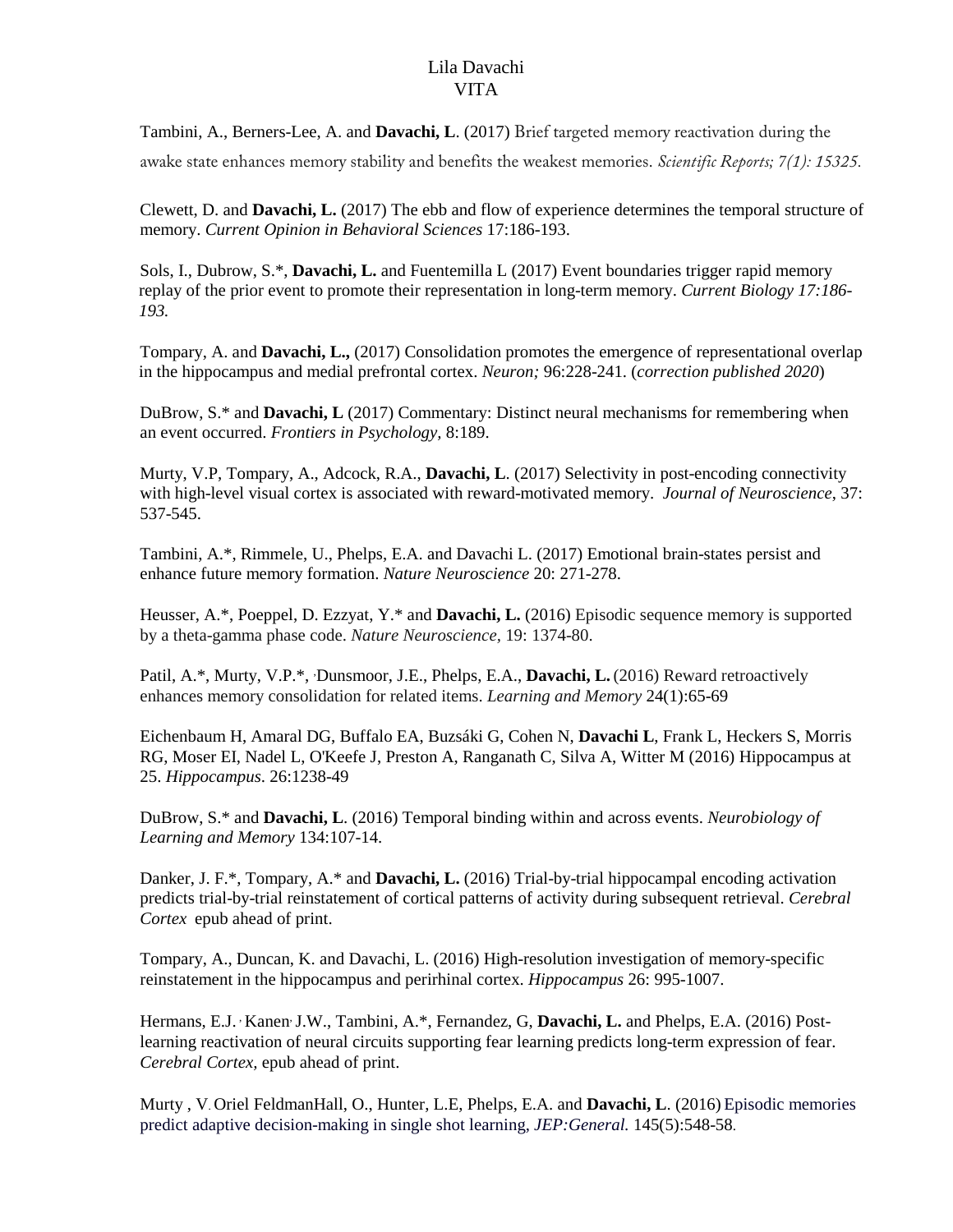Alonso I., **Davachi L.**, Valabrègue R., Lambrecq V., Dupont S. & Samson S. (2016) [Neural correlates of](http://www.ncbi.nlm.nih.gov/pubmed/26706449)  [binding lyrics and melodies for the encoding of new songs.](http://www.ncbi.nlm.nih.gov/pubmed/26706449) *Neuroimage* 127:333-45.

Murty, V.\*, DuBrow, S.\* and **Davachi, L.** (2015) The simple act of choosing influences declarative memory. *Journal of Neuroscience* 35:6255-64.

Tompary, A.\*, Duncan, K.\* and **Davachi, L.** (2015) Consolidation of associative and item memory is related to post-encoding functional connectivity between the ventral tegmental area and different medial temporal lobe subregions during an unrelated task. *Journal of Neuroscience* 35 (19): 7326-31

Denny, B.\*, Inhoff, M.\*, Zerubavel, N.\*, **Davachi, L**., and Ochsner, K.N. (2015) Long-lasting effects of emotion regulation on amygdala response reflect enduring changes in the emotional value of stimuli, *Psychological Science* 26: 1377-88.

Schiller D., Eichenbaum H., Buffalo E.A., **Davachi L**. Foster D.J., Leutgeb S. & Ranganath C. (2015) [Memory and Space: Towards an Understanding of the Cognitive Map.](http://www.ncbi.nlm.nih.gov/pubmed/26468191) *Journal of Neuroscience* 35 (41): 13904-11.

**Davachi, L.** and DuBrow, S.\* (2015) Temporal organization of human memory, *Trends in Cognitive Science.* 19(2):92-9

Dunsmoor, J.E.\*, Murty, V.\*, **Davachi, L.** and Phelps, E.A. (2015) Emotional learning selectively and retroactively strengthens episodic memories for related events, *Nature.* 520(7547):345-8

Yushkevich PA… **Davachi L**…Tompary A\* et al (truncated author list, 48 authors total); for the Hippocampal Subfields Group (HSG). (2015) Quantitative comparison of 21 protocols for labeling hippocampal subfields and parahippocampal subregions in in vivo MRI: Towards a harmonized segmentation protocol, *Neuroimage.* 111:526-41

Davachi, L. & Preston, A. (2014). The Medial Temporal Lobe and Memory. In M.S. Gazzaniga & G.R. Mangun (Eds.), The Cognitive Neurosciences (pp. 539-546). MIT Press.

Dubrow, S.\* and Davachi, L. (2014) Temporal memory is shaped by encoding stability and intervening item reactivation. *Journal of Neuroscience* 34(42);13998-4005.

Duncan, K.\* , Tompary, A.\* and **Davachi, L.** (2014) Associative encoding and retrieval are predicted by functional connectivity in distinct hippocampal area CA1 pathways. *Journal of Neuroscience* 34(34): 1118-98.

Markant, D., Dubrow, S.\*, **Davachi, L**., Gureckis, T.M. (2014). Deconstructing the effect of self-directed study on episodic memory. *Memory and Cognition.* 42:1211-24. \*\*Selected for 2014 Psychonomic Society award for best paper in Memory & Cognition\*\*.

Ezzyat, Y.\* and **Davachi, L.** (2014) Similarity breeds proximity: Pattern similarity within and across contexts is related to later mnemonic judgments of temporal proximity. *Neuron* 81(5):1179-8.

Davachi, L. & Danker, J.F. (2013). Cognitive Neuroscience of Episodic Memory. In K.N. Ochsner & S.M. Kosslyn (Eds.), Oxford Handbook of Cognitive Neuroscience, Volume 1: Core Topics (pp. 375- 388). Oxford University Press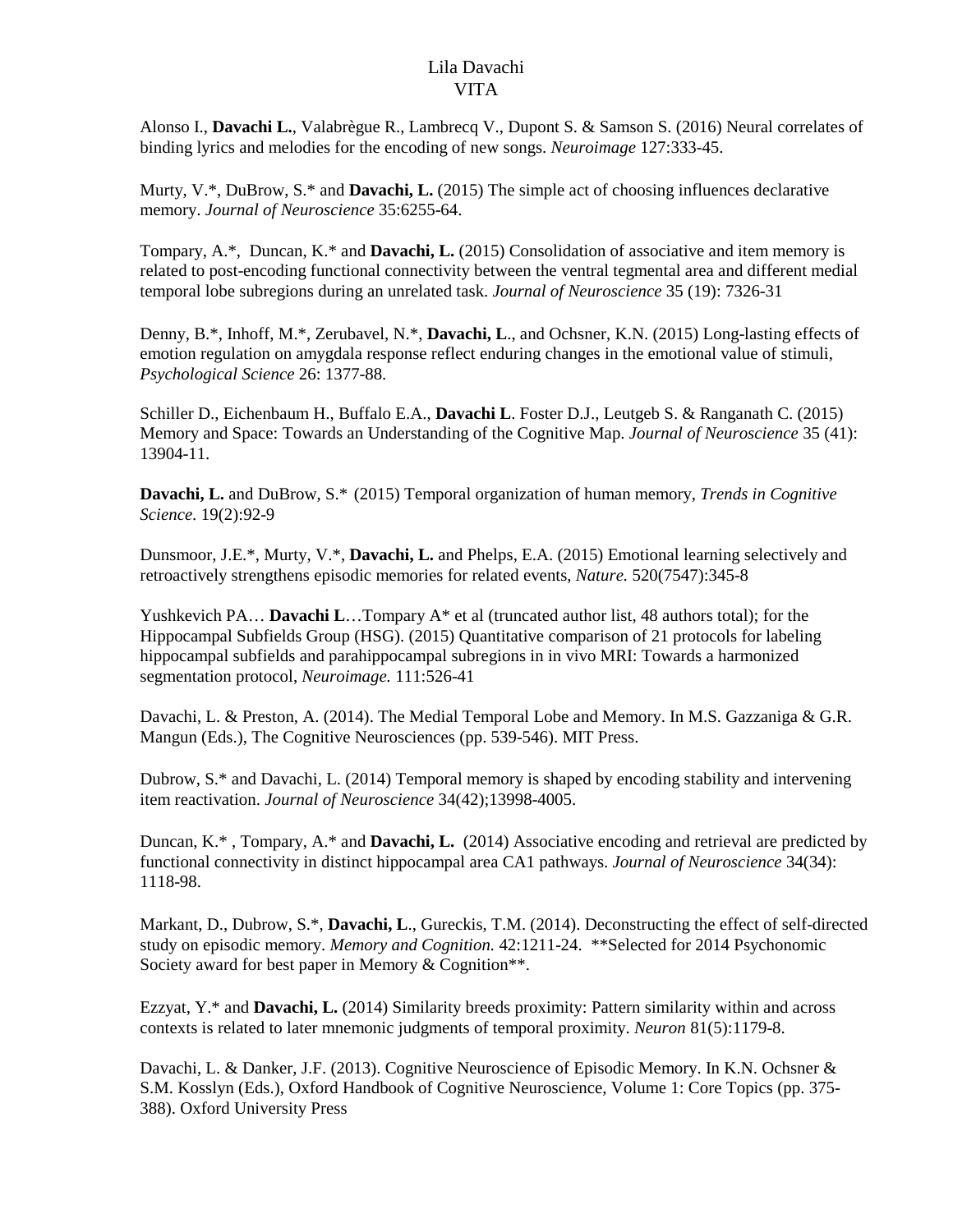Tambini, A.\* and **Davachi, L**. (2013) Hippocampal multi-voxel encoding patterns persist into postencoding rest. *Proceedings of the National Academy of Sciences* 110(48):19591-6

Vilberg, K.\* and **Davachi, L** (2013) Perirhinal-hippocampal connectivity during reactivation is a marker for object-based memory consolidation. *Neuron* 79(6):1232-42

Dubrow, S.\* and **Davachi, L**. (2013) The influence of contextual boundaries on memory for the sequential order of events. *Journal of Experimental Psychology: General*. 142(4):1277-86.

Heusser, A.\*, Awipi, T.\* and **Davachi, L**. (2013) Repetition-related modulation of the perirhinal cortex predicts conceptual priming*. Neuropsychologia*. 51(12):2333-43

**Davachi, L.** & Danker, J. F.\* (2013). The cognitive neuroscience of episodic memory. To appear in: K. N. Ochsner and S. M. Kosslyn (Eds). The Handbook of Cognitive Neuroscience, Vol. I. Oxford University Press, New York, NY.

Duncan K.\*, Sadanand A. and **Davachi L**. (2012) Memory's penumbra: episodic memory decisions induce lingering mnemonic biases. *Science*, 337(6093): 485-7.

Rimmele, U.\*, **Davachi, L**. and Phelps, E.A. (2012) Memory for time and place contributes to enhanced confidence in memories for emotional events. *Emotion*, 12(4):834-46

Duncan, K.\*, Ketz, N.,\* Inati, S. and **Davachi, L.** (2012) Evidence for area CA1 as a match/mismatch detector: A high-resolution fMRI study of the human hippocampus. *Hippocampus*, 22(3):389-98.

Staresina. B.\*, Duncan, K.\* and **Davachi, L.** (2011) Perirhinal and parahippocampal cortices differentially contribute to later recollection of object and scene context. *Journal of Neuroscience*, 31(24):8739-47.

Rimmele, U.\* **Davachi, L**., Dougal, S.,\* Petrov, R. and Phelps, E.A. (2011) Emotion enhances the subjective feeling of remembering, despite impaired associative memory binding and lower memory accuracy for details. *Emotion*, 11(3); 553-62.

Ezzyat, Y.\* and **Davachi, L**. (2011) What constitutes an 'episode' in episodic memory? *Psychological Science*, 22(2): 243-52.

Tubridy, S.\* and **Davachi, L.** (2011) Medial Temporal Lobe Contributions to Episodic Sequence Encoding. *Cerebral Cortex*, 21(2):272-80.

Staresina, B.\* and **Davachi L**. (2010) Object unitization and associative memory formation are supported by distinct brain regions. *Journal of Neuroscience*, 30:9890-7.

Devinsky, O., **Davachi, L**., Staresina, B.,\* Santchi, C and Thesen, T. (2010) Hyperfamiliarity for faces. *Neurology*, 74:970-4.

Tambini A.\*, Ketz N.\* and **Davachi L**. (2010) Enhanced brain correlations during rest are related to memory for recent experiences. *Neuron.* 65:280-290. (Video abstract link: http://www.cell.com/neuron/abstract/S0896-6273%2810%2900006-1)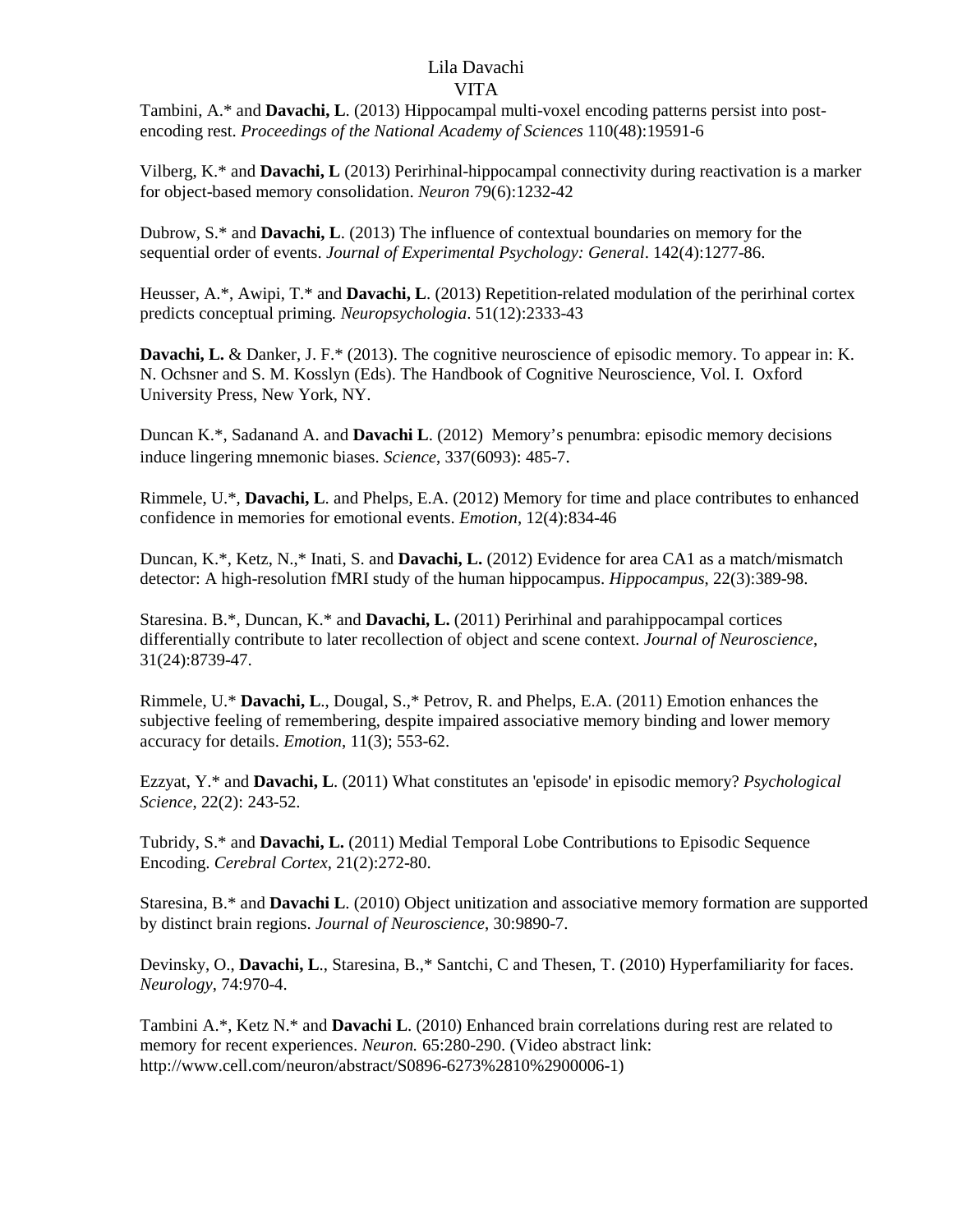Oztekin, I.\*, **Davachi, L.** and McElree, B. (2010) Are representations in working memory distinct from those in long-term memory? Neural evidence in support of a single store. *Psychological Science.* 21:1123-1133.

Olman, C., **Davachi, L.** and Inati. S (2009) Distortion and signal loss in medial temporal lobe. *PLoS One*, 4(12):e8160.

Staresina, B.\* and **Davachi, L.** (2009) Mind the gap: Binding experiences across space and time in the human hippocampus. *Neuron*, 63:267-76.

Duncan, K.\*, Curtis, C. and **Davachi, L.** (2009) Distinct memory signatures in the hippocampus: intentional states distinguish match and mismatch enhancement signals. *Journal of Neuroscience,* 29:131-139.

Litman, L.\*, Awipi, T. and **Davachi, L.** (2009) Category-specificity in the human medial temporal lobe cortex. *Hippocampus*, 19:308-319.

Oztekin, I.\*, McElree, B., Staresina, B. and **Davachi, L.** (2009) Working memory retrieval: contributions of the left prefrontal cortex, the left posterior parietal cortex, and the hippocampus. *Journal of Cognitive Neuroscience*, 21:581-593.

Staresina, B.\*, Gray, J.C.\*, and **Davachi, L**. (2009) Event congruency enhances memory encoding through semantic elaboration and relational binding. *Cerebral Cortex,* 19:1198-1207.

Litman, L.\*, and **Davachi, L.** (2008) Distributed learning enhances relational memory consolidation. *Learning and Memory*, 15:711-716.

Awipi, T.\* and **Davachi, L.** (2008) Content-specific source encoding in the human medial temporal lobe. *Journal of Experimental Psychology: Learning, Memory and Cognition*, 34:769-79.

Curtis, C. and **Davachi, L**. (2008) Cognitive neuroscience: New kids on the block? *Nature Neuroscience*  11:621.

**Davachi, L**. and Dobbins, I.G. (2008) Declarative memory. *Current Directions in Psychological Science*, 17:112-118.

Staresina, B.\* and **Davachi, L.** (2008) Selective and shared functional contributions of medial temporal lobe subregions to encoding items, their features and their contexts. *Journal of Cognitive Neuroscience* 20:1-12.

Hasson, U.\*, Furman, O., Clark, D., Dudai, Y. and **Davachi, L**. (2008) Episodic memory formation under continuous real-life viewing conditions, *Neuron*, 57:452-462.

Dougal, S.\*, Phelps, E.A. and **Davachi, L**. (2007) The role of medial temporal lobe in item recognition and source recollection of emotional stimuli. *Cognitive, Affective and Behavioral Neuroscience*, 7:233- 242.

Furman, O.\*, Dorfman, N., Hasson, U., **Davachi, L.** and Dudai, Y. (2007) They saw a movie: Long-term memory for an extended audiovisual narrative. *Learning and Memory,* 14:457-467.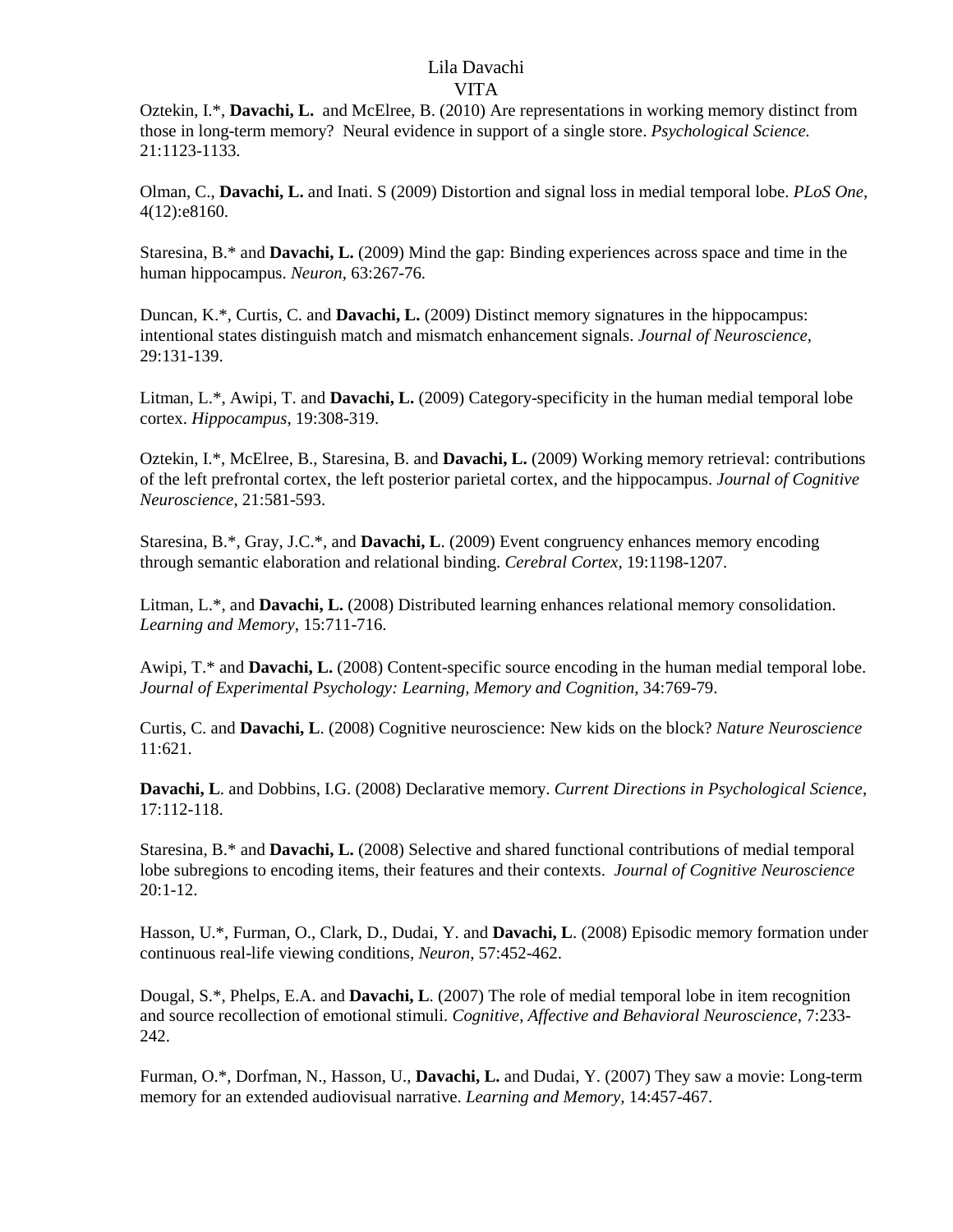**Davachi, L.** (2007) Encoding as a concept. In Science of Memory: Concepts. Eds: R. Roediger, Y. Dudai, and S. Fitzpatrick, New York: Oxford University Press.

**Davachi, L**. (2006) Item, context and relational episodic encoding in humans, *Current Opinion in Neurobiology*, 16: 693-700.

Staresina, B.\* and **Davachi, L.** (2006) Differential encoding mechanisms for subsequent associative recognition and free recall. *Journal of Neuroscience*, 6:9162-9172.

Dobbins, I. and **Davachi, L**. (2005) Functional neuroimaging of episodic memory In Handbook of functional neuroimaging of cognition. Eds: R. Cabeza, Cambridge, MA: MIT Press.

**Davachi, L**. (2004) The ensemble that plays together, stays together, *Hipppocampus*, 14:1-3.

Kahn, I.\*, **Davachi, L.** and Wagner, A.D. (2004) Functional-Neuroanatomic Correlates of Recollection: Implications for Models of Recognition Memory*. Journal of Neuroscience*, 24:4172-4180.

**Davachi, L**., Romanski, L.M., Chafee, M.V. and Goldman-Rakic, P.S. (2004) Domain specificity in cognitive systems. In The New Cognitive Neurosciences. Ed: M.S. Gazzaniga, Cambridge, MA: MIT Press.

**Davachi, L.**, Mitchell, J.P. and Wagner, A.D. (2003) Multiple learning mechanisms: distinct medial temporal processes build item and source memories. *Proceedings of the National Academy of Sciences*, 100:2157-2162

**Davachi, L**. and Wagner, A.D. (2002) Hippocampal contributions to episodic encoding: insights from relational and item-based learning. *Journal of Neurophysiology*, 88:982-990.

**Davachi, L**., Maril, A. and Wagner, A.D. (2001) When keeping in mind supports later bringing to mind: neural markers of phonological rehearsal predict subsequent remembering. *Journal of Cognitive Neuroscience*, 13:1059-1070.

Wagner, A.D. and **Davachi, L**. (2001) Cognitive neuroscience: Forgetting of things past. *Current Biology,* 11: R964-967.

**Davachi, L.** and Goldman-Rakic, P.S. (2001) Primate rhinal cortex participates in both visual recognition and working memory tasks: functional mapping with 2-DG. *Journal of Neurophysiology*, 85:2590-2601.

Sybirska, E., **Davachi, L**. and Goldman-Rakic, P.S. (2000) Prominence of direct entorhinal-CA1 *pathway activation by cognitive tasks revealed by 2-DG functional mapping in the nonhuman primate. Journal of Neuroscience*, 20:5827-5834.

Levy, R., Friedman, H.R., **Davachi, L**. and Goldman-Rakic, P.S. (1997) Differential activation of the caudate nucleus in primates performing spatial and nonspatial working memory tasks*. Journal of Neuroscience*, 17:3870-3882.

Rangarajan, A., Chui, H., Mjolsness, E., Pappu, S., **Davachi, L**., Goldman-Rakic P.S. and Duncan, J. (1996/7) A robust point-matching algorithm for autoradiographic alignment. *Medical Image Analysis*, 1:379-398.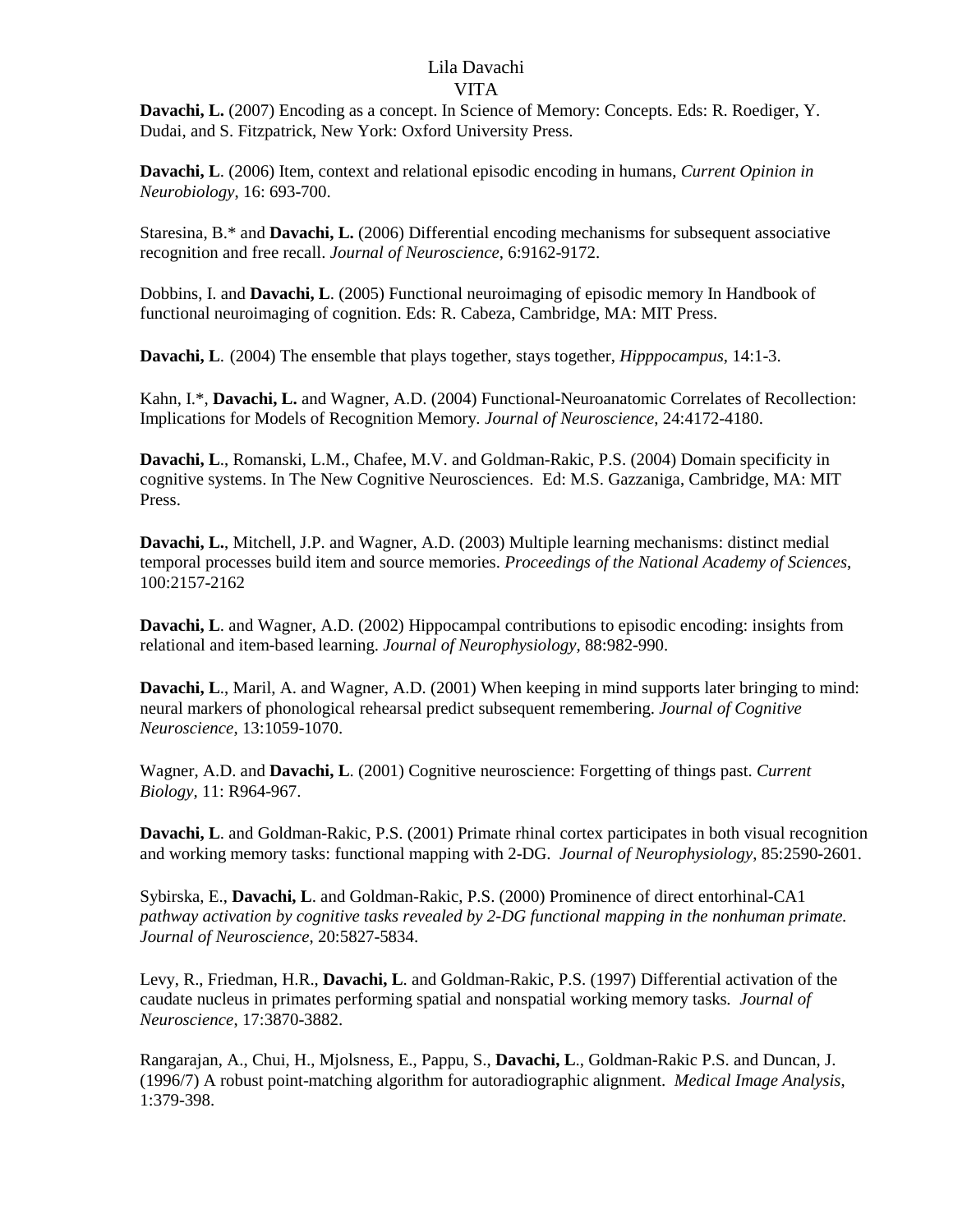Carden, S.E., **Davachi, L**. and Hofer, M.A. (1994) U50-488 increases ultrasonic vocalizations in 3-, 10-, and 18-day old rat pups in isolation and the home cage. *Developmental Psychobiology*, 27:65-83.

PUBLISHED ABSTRACTS AND PRESENTATIONS *(up to April 2014, seemed silly to keep adding but are available upon request!)*

Murty, V.P.\*, DuBrow, S.\*, and **Davachi, L**. (2014) The intersection of choice, preference and memory: the act of choosing influences declarative memory encoding. Cognitive Neuroscience Society, Boston, MA.

Heusser, A.C.\*, Ezzyat, Y.\*, and **Davachi, L**. (2014) The impact of perceptual event boundaries on memory-related neural oscillations. Cognitive Neuroscience Society, Boston, MA.

Heusser, A.C.\*, Ezzyat, Y.\*, Shiff, I.\*, and **Davachi, L** (2013) The impact of perceptual event boundaries on memory-related neural oscillations. Society for Neuroscience, San Diego, CA.

Tambini, A.\*, and **Davachi, L**. (2013) Category selectivity of occipito-temporal voxels is related to resting state connectivity. Society for Neuroscience, San Diego, CA.

Tompary, A.\*, Duncan, K.\*, and **Davachi, L**. (2013) High-resolution investigation of trial-level similarity in hippocampal subfields and MTL cortex. Society for Neuroscience, San Diego, CA.

Murty, V.P.\*, DuBrow, S.\*, and **Davachi, L.** (2013) The simple act of choosing influences declarative memory encoding. Society for Neuroscience, San Diego, CA.

Heusser, A.C.\*, Ezzyat, Y.\*, Shiff, L.\*, and **Davachi, L**. (2013) Perceptual shifts in context disrupt temporal order memory but facilitate item-feature binding. Manhattan Area Memory Meeting, New York, NY.

DuBrow, S.\*, and **Davachi, L**. (2013) The role of event context in temporal order memory. Manhattan Area Memory Meeting, New York, NY.

Murty, V.P. \*, DuBrow, S.\*, and **Davachi, L**. (2013) The simple act of choosing influences declarative memory encoding. Manhattan Area Memory Meeting, New York, NY.

DuBrow, S.\* and **Davachi, L**. (2013) FMRI pattern similarity across boundaries predicts temporal order memory. Context and Episodic Memory Symposium, Philadelphia, PA.

Heusser, A.C.\*, Ezzyat, Y.\*, Shiff, I.\*, and **Davachi, L**. (2013) Perceptual shifts in context disrupt associative but facilitate source memory retrieval. Context and Episodic Memory Symposium, Philadelphia, PA.

Ezzyat, Y.\*, and **Davachi, L**. (2013) Neural mechanisms supporting the temporal organization of episodic long-term memory. Context and Episodic Memory Symposium, Philadelphia, PA.

Holland, A.C.\*, Doré, B.\*, **Davachi, L.**, and Ochsner, KN. (2013) The Durability of Cognitive Reappraisal Applied to Autobiographical Memories. Social and Affective Neuroscience Society, San Francisco, CA.

DuBrow, S.\*, and **Davachi, L**. (2013). Hippocampal patterns predict temporal order memory. Poster presented at the 20th Annual Meeting of the Cognitive Neuroscience Society, San Francisco, CA.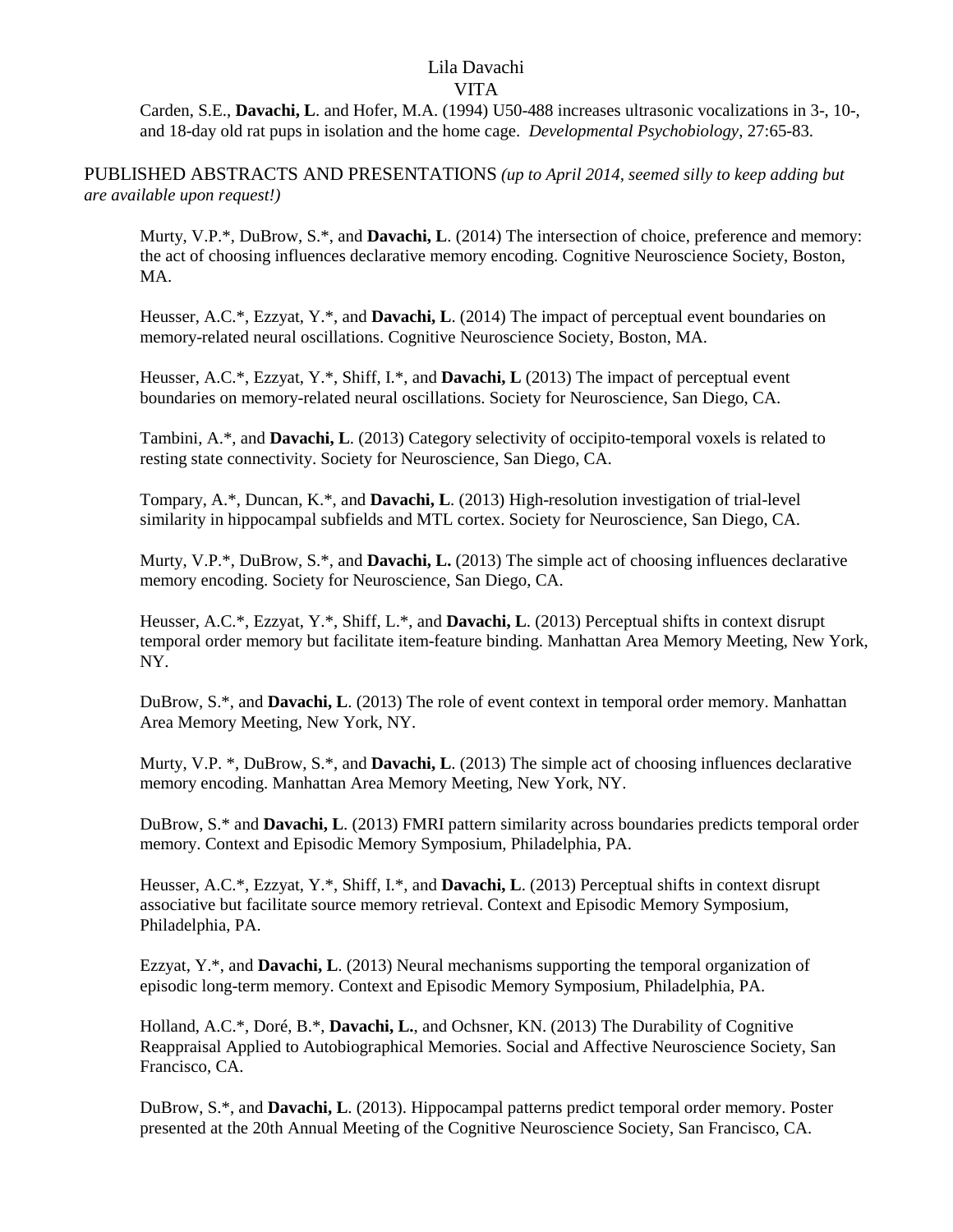Tambini, A.\*, Rimmele, U.\*, Bar-David, E., Phelps, E.A., and **Davachi, L**. (2013) Modulation of resting correlations following encoding of neutral and emotional complex scenes. Cognitive Neuroscience Society, San Francisco, CA.

Tubridy, S.\*, Apple, A., and **Davachi, L**. (2013). Assessing the timing of memory reactivation using MEG. Cognitive Neuroscience Society, San Francisco, CA.

Tompary, A.\*, Duncan, K.\*, and **Davachi, L**. (2013) What counts as 'rest'?: low–frequency correlations within the medial temporal lobe during an unrelated task predict memory. Cognitive Neuroscience Society, San Francisco, CA.

DuBrow, S.\* and **Davachi, L**. (2012). Modulation of temporal order memory by contextual boundaries: A behavioral and neuroimaging investigation. Society for Neuroscience, New Orleans, LA.

Heusser, A.C.\*, Tubridy, S.\*, and **Davachi, L**. (2012) Conceptual processing carries traces of recent past: Modality-specific reactivation of prior experience. Society for Neuroscience, New Orleans, LA.

Inhoff, M.C.\*, Heusser, A.C.\*, Tambini, A.\*, Martin, C.B., O'Neil, E.B., Kohler, S., Vazquez, B., Devinsky, O., and **Davachi, L**. (2012) Material-specific associative memory and perceptual deficits in a patient with a right perirhinal cyst. Society for Neuroscience, New Orleans, LA.

Tubridy, S.\*, Heusser, A.C.\*, and **Davachi, L**. (2012) Temporal profiles of episodic reactivation: An MEG study. Society for Neuroscience, New Orleans, LA

Tambini, A.\*, Thesen, T., Carlson, C., Doyle, W., Devinsky, O., and **Davachi, L**. (2012) Modulation of post-encoding resting activity using intracranial EEG. Society for Neuroscience, New Orleans, LA.

Hermans, E.J., Kanen, J.W., Tambini, A.\*, Fernandez, G., **Davachi, L.,** and Phelps, E.A. (2012) Fear memory consolidation: Spontaneous reactivation of experience-specific activation patterns within the human amygdala. Society for Neuroscience, New Orleans, LA.

Denny, B.T.\*, Inhoff, M.C.\*, Zerubavel, N.\*, **Davachi, L.**, and Ochsner, K.N. (2012) What determines whether the effects of emotion regulation will last? Society for Neuroscience, New Orleans, LA.

Danker, J.F.\* and **Davachi, L**. (2012) Trial-by-trial hippocampal encoding activation is correlated with trial-by-trial reinstatement of cortical patterns of activity during successful retrieval. Society for Neuroscience, New Orleans, LA.

Ezzyat, Y\*. and **Davachi, L**. (2012). Linking representations across time: shared representational context as a mechanism for organization in episodic memory. Society for Neuroscience, New Orleans, LA.

Heusser, A.C.\*, Awipi, T.\* and **Davachi, L** (2012). Imaging Cross-modal Repetition Suppression Effects in the Human Temporal Lobe. Cognitive Neuroscience Society Meeting 2012, Chicago, IL.

Danker, J.\* and **Davachi, L**. (2012) Hippocampal activity during encoding predicts graded levels of reactivation during subsequent associative retrieval. Cognitive Neuroscience Society Meeting 2012, Chicago, IL.

Tambini, A.\*, Thesen, T., Carlson, C., Doyle, W., Devinsky, O., and **Davachi, L**. (2012) Investigations of episodic encoding and post-encoding resting activity using intracranial EEG. Cognitive Neuroscience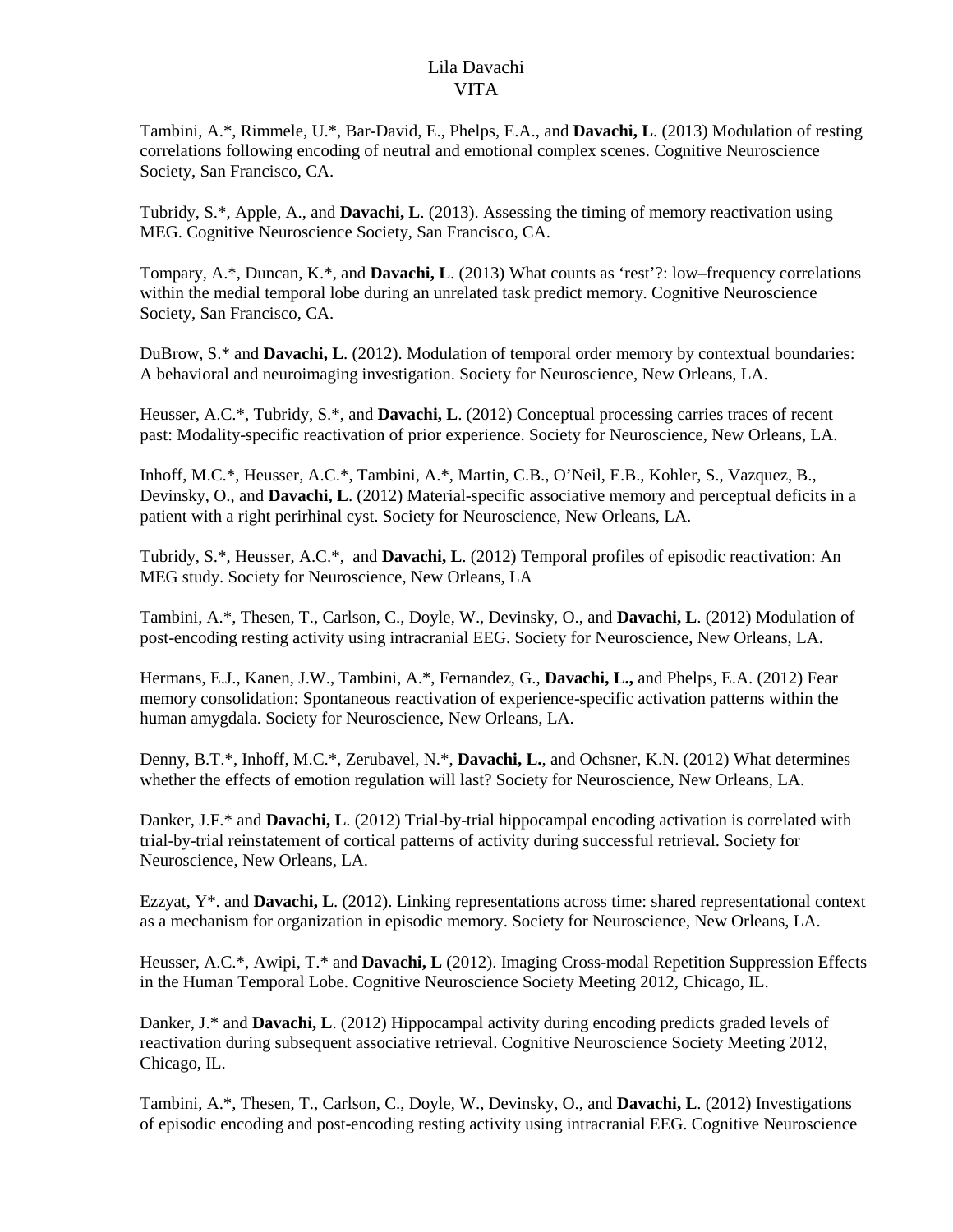Society Meeting 2012, Chicago, IL.

Tambini, A.\*, Rimmele, U.\*, Bar-David, E., Phelps, E.A., and **Davachi, L**. (2011) Modulation of resting correlations following encoding of neutral and emotional complex scenes. Society for Neuroscience, Washington DC.

Ezzyat, Y.\* and **Davachi, L** (2011). Neural mechanisms supporting the temporal organization of episodic long-term memory. Society for Neuroscience, Washington DC.

Tubridy, S.\* and **Davachi, L**. (2011). Targeted memory: Tracking cortical reactivation of task relevant and irrelevant associations. Society for Neuroscience, Washington DC.

Duncan, K.\* and **Davachi, L.** (2011) "High-resolution fMRI measurements of hippocampal and medial temporal lobe subregion interactions during episodic memory formation and retrieval." Cognitive Neuroscience Society Meeting 2011, San Francisco, CA.

Vilberg, K.L.\* and **Davachi, L.** (2010) An investigation of interference effects on associative memory consolidation. Society for Neuroscience, San Diego, CA.

Duncan, K.\* and **Davachi L.** (2010) Carry-over effects provide evidence for pattern separation and completion biases. Society for Neuroscience, San Diego, CA.

Tubridy, S.\* and **Davachi, L.** (2010) Cortical reactivation and strategic retrieval. Society for Neuroscience, San Diego, CA.

Tambini, A.\* and **Davachi, L.** (2010) Persistence of patterns of activity across hippocampal voxels during post-encoding awake rest. Talk delivered at the  $40<sup>th</sup>$  annual meeting of the Society for Neuroscience, San Diego CA.

Duncan, K.\*, Staresina B.P.\* and **Davachi, L.** (2010) Temporal Dynamics of blood-oxygen-level dependent (BOLD) responses in the medial temporal lobe during associative encoding. Cognitive Neuroscience Society Meeting 2010, Montreal, CA.

Staresina, B.P\*., Duncan, K\*. and **Davachi, L**. (2010) Domain specificity in medial temporal lobe cortex during episodic memory formation. Cognitive Neuroscience Society Meeting 2010, Montreal, CA.

Tambini, A.\* and **Davachi, L**. (2010) Rest: A Chance to Reactivate and Consolidate. Talk delivered at the Eighteenth Annual Dynamical Neuroscience Satellite Symposium: The Resting Brain: Not At Rest!

Duncan, K.\*, Ketz, N.\* and **Davachi, L**. (2009) Match/mismatch calculations in the human hippocampus: A high-resolution fMRI study. Society for Neuroscience, Chicago, IL.

Tambini, A.\*, Ketz, N.\* and **Davachi, L**. (2009) Brain activity during rest changes with and predicts memory for recent experiences. Society for Neuroscience, Chicago, IL.

Ezzyat, Y.\* and **Davachi, L.** (2009) Event perception influences the organization of long-term memory. Society for Neuroscience, Chicago, IL.

Staresina, B.P.\* and **Davachi, L**. (2009) Contributions of the perirhinal cortex to associative memory formation. Cognitive Neuroscience Society Meeting 2009, San Francisco, CA.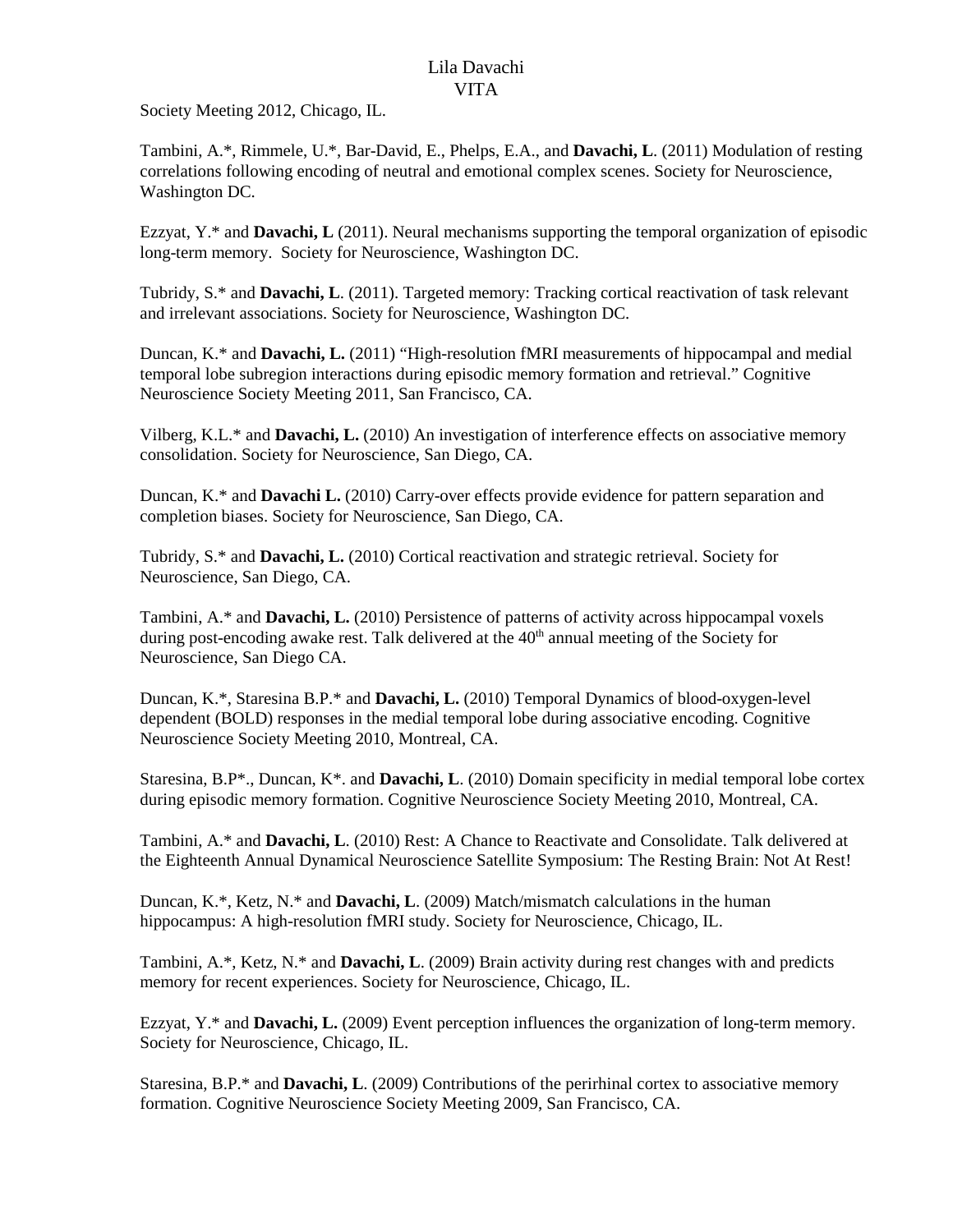Duncan, K.\*, Ketz, N.\* and **Davachi, L**. (2009) Match and mismatch signals: A high-resolution fMRI study of the human hippocampus. Cognitive Neuroscience Society Meeting 2009, San Francisco, CA.

Ezzyat, Y.\* and **Davachi, L**. (2009) Event perception influences the organization of long-term memory. Cognitive Neuroscience Society Meeting 2009, San Francisco, CA., Slide presentation.

Tubridy, S.M.\*, Schmer-Galunder, S.\*, Schwartz, E.L.\*, Suzuki, W.A. and **Davachi, L**. (2008) Flexible declarative memory for social and object relations. Society for Neuroscience, Washington DC.

Litman, L.\* and **Davachi, L.** (2008) Rest and reactivation: Changes in hippocampal subsequent memory effects and connectivity may underlie declarative memory consolidation. Society for Neuroscience, Washington DC.

Duncan, K.\*, Ketz, N.\* and **Davachi, L.** (2008) Match and mismatch signals: A high-resolution fMRI study of the human hippocampus. Society for Neuroscience, Washington DC.

Staresina, B.P.\*, Gray, J.C.\* and **Davachi, L.** (2008) Mind the Gap: Associative Binding in the Medial Temporal Lobe. Society for Neuroscience, Washington DC.

Awipi,T.\* and **Davachi L.** (2008) Understanding conceptual representation through cross-modal repetition. Society for Neuroscience, Washington DC.

Tubridy, S.\*, Schmer-Galunder, S.\*, Suzuki, W.A. and **Davachi, L**. (2008) Neural substrates for social transitive inference. Cognitive Neuroscience Society Meeting 2008.

Ezzyat, Y.\* and **Davachi, L**. (2008) The influence of event perception on long-term memory formation. Cognitive Neuroscience Society Meeting 2008.

Duncan, K.\* and **Davachi, L**. (2008) Relational 'match' and 'mismatch' signals in the human hippocampus are differentially modulated by active maintenance and perceptual novelty. Cognitive Neuroscience Society Meeting 2008.

Staresina, B.\*, Thesen, T., Carlson, C., Devinsky, O. and **Davachi, L.** (2008) Functional dynamics of successful encoding and retrieval in the human MTL revealed using intracranial EEG recordings. Cognitive Neuroscience Society Meeting 2008.

Duncan, K.\* and **Davachi, L**. (2007) Relational 'match' and 'mismatch' signals in the human hippocampus. Society for Neuroscience Annual Meeting.

McElree, B., Oztekin, I.\*, Staresina, B. \* and **Davachi, L.** (2007) The role of the hippocampus and LIFGs in working memory retrieval. Psychonomics Society Annual Meeting.

Litman, L.\* and **Davachi, L.** (2007) When less means more: Hippocampal repetition suppression is correlated with the stability of relational memory. Society for Neuroscience Annual Meeting.

Staresina, B.\* and **Davachi, L.** (2007) The beneficial effect of affirmative responses on episodic memory encoding**.** Cognitive Neuroscience Society Meeting 2007.

Oztekin, I.\*, McElree, B., Staresina, B. \* and **Davachi, L.** (2006) Isolating focal attention from working memory representations: Converging neuroimaging evidence from two working memory paradigms. Society for Neuroscience Abstracts, 32.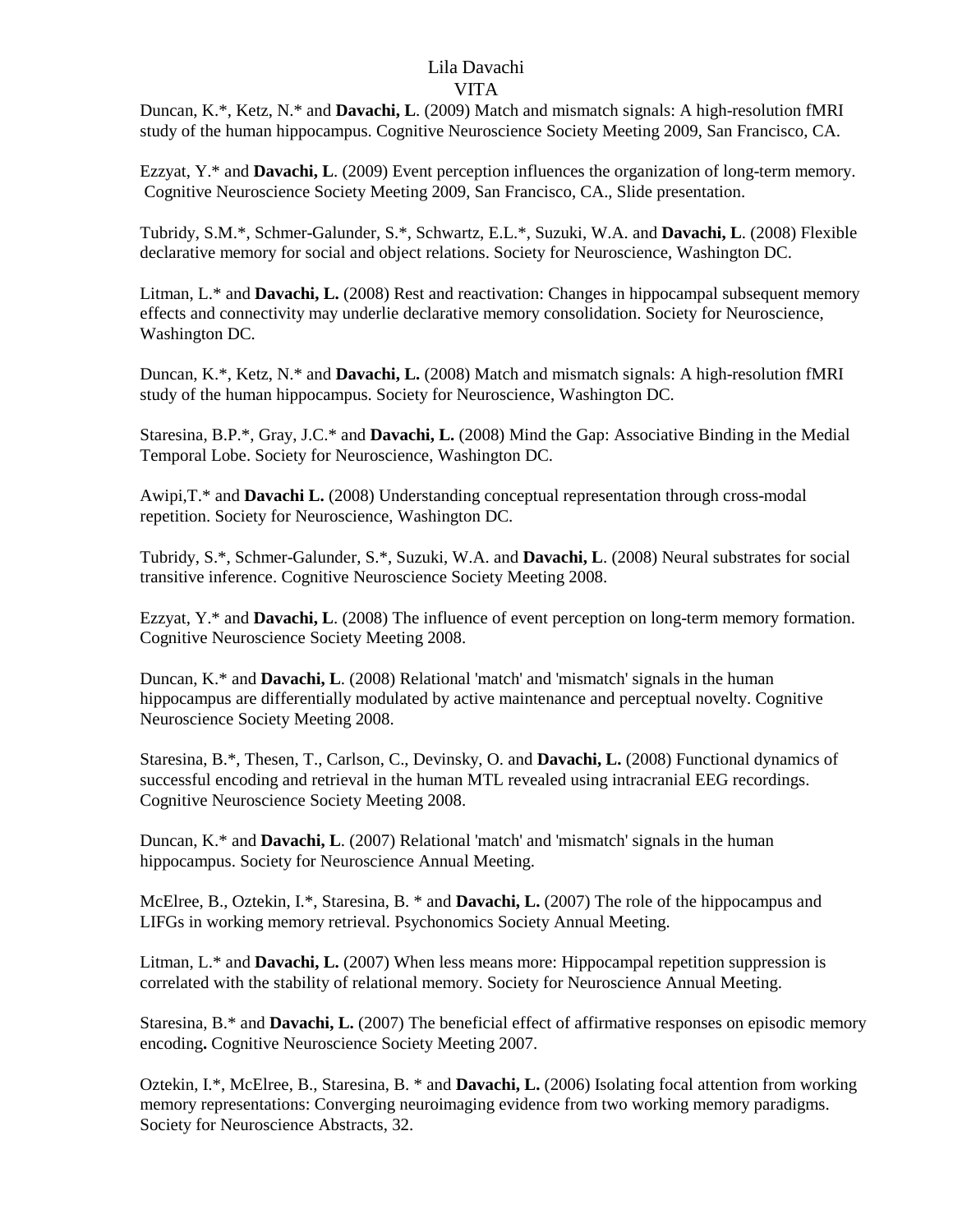Staresina, B.\* and **Davachi, L.** (2006) Neural correlates of intra-item and contextual associative memory formation. Society for Neuroscience Abstracts, 32.

Litman, L.\*, Awipi, T.\* and **Davachi, L**. (2006) Functional specificity for objects within the human perirhinal cortex. Society for Neuroscience Abstracts, 32.

**Davachi, L**. (2006) Episodic relational binding and the medial temporal lobe. Thirteenth Annual Meeting of the Cognitive Neuroscience Society

Litman, L.\* and **Davachi, L.** (2006) Exploring the effect of repetition and distributed learning on the consolidation of relational memory. Thirteenth Annual Meeting of the Cognitive Neuroscience Society

Awipi, T.\* and **Davachi, L**. (2006) Are all recollections created equal? Encoding activation associated with later recollection of objects. Thirteenth Annual Meeting of the Cognitive Neuroscience Society

**Davachi, L.** and Tubridy, S. \* (2005) Episodic encoding of sequence information. Society for Neuroscience Abstracts, 31

Staresina, B. \* and **Davachi, L.** (2005) Differential brain activity for subsequent recognition and free recall. Society for Neuroscience Abstracts, 31.

Dougal, S.\*, Phelps, E.A. and **Davachi, L.** (2004) The role of medial temporal lobe structures in emotional modulation of recognition processes. Society for Neuroscience Abstracts, 30.

**Davachi, L.,** Lo, J. and Wagner. A.D. (2003) Episodic memory and the human medial temporal lobe: Encoding Mechanisms that Support Recollection and Familiarity. Society for Neuroscience Abstracts, 29.

Gonsalves, B., **Davachi, L.,** Norman, K.A., Curran, T. and Wagner, A.D. (2003) Neural correlates of recollection and familiarity-based recognition memory for faces. Annual Meeting of the Memory Disorders Research Society.

Gonsalves, B., **Davachi, L**., Norman, K.A., Curran, T. and Wagner, A.D. (2003) Neural correlates of recollection and familiarity-based recognition memory for faces. Tenth Annual Meeting of the Cognitive Neuroscience Society Meeting.

Kahn, I., **Davachi, L.** and Wagner, A.D. (2002) Remember the source: Identifying the spatiotemporal correlates of retrieval with and without recollection. Society for Neuroscience Abstracts, 28.

**Davachi, L.** and Wagner, A. D. (2002). The medial-temporal lobe and transient representations: fMRI evidence for a role in short-term configural memory. Society for Neuroscience Abstracts, 28.

**Davachi, L.,** Prather, R. and Wagner, A.D. (2002). Integration cost: fractionating configural representations in working memory. Ninth Annual Cognitive Neuroscience Society Meeting.

**Davachi, L**., Mitchell, J.P., Schacter, D.L. and Wagner, A.D. (2001). Neural bases of associative encoding: predicting subsequent memory for source. Human Brain Mapping.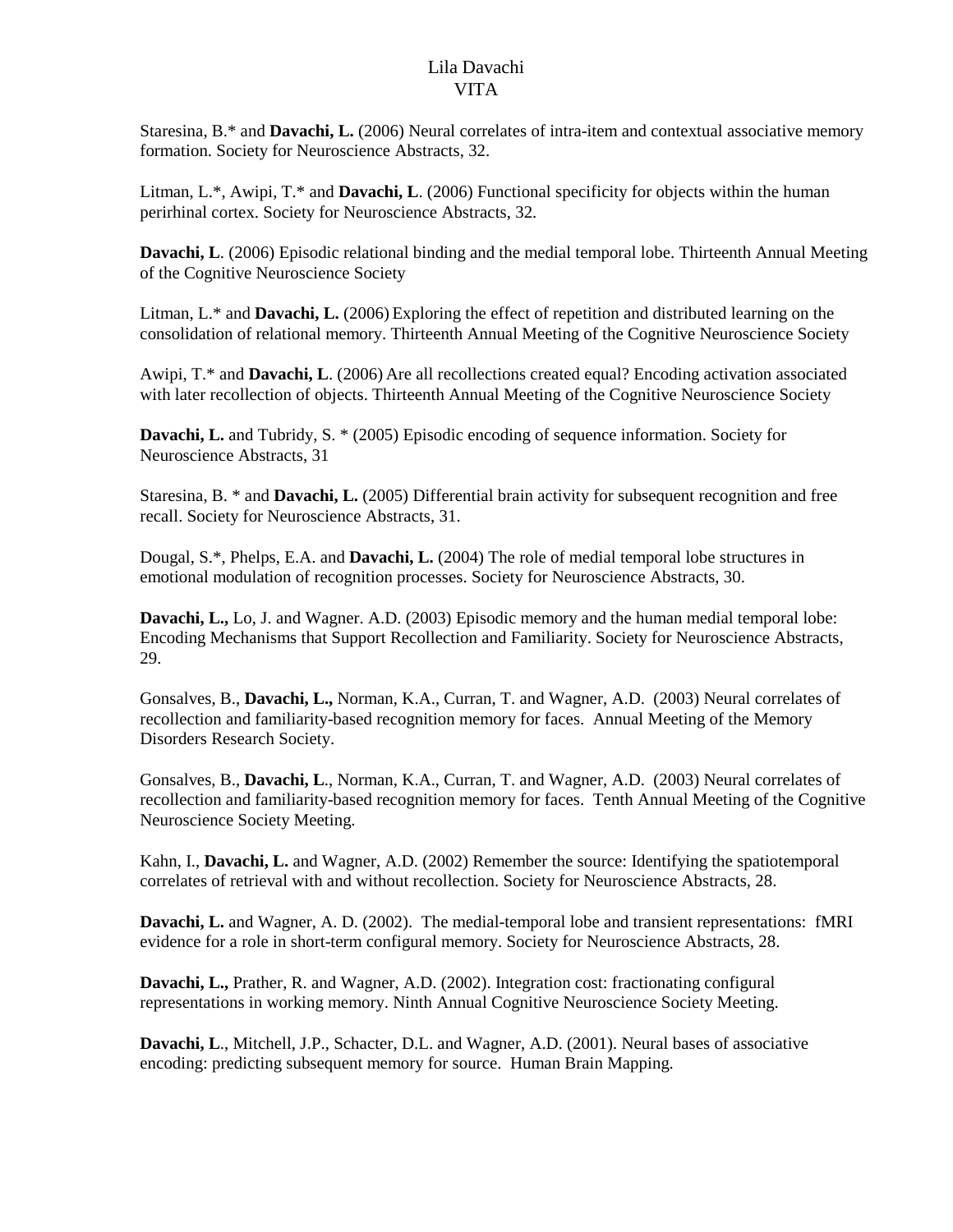**Davachi, L.,** Mitchell, J.P., Schacter, D.L. and Wagner, A.D. (2001). Remember the source: encoding processes that support subsequent memory with and without recollection. Society for Neuroscience Abstracts, 27.

Wagner, A. D., Kahn, I. and **Davachi, L.** (2001). Remember the source: Neural correlates of retrieval with and without recollection. Society for Neuroscience Abstracts, 27.

**Davachi, L.,** Mitchell, J.P., Kurnick, R.A., Schacter, D.L. and Wagner, A.D. (2001). Neural basis of associative encoding: medial temporal and prefrontal regions predict subsequent memory for source. Eighth Annual Cognitive Neuroscience Society Meeting.

**Davachi, L.,** Maril, A. and Wagner, A.D. (2000). Activations of prefrontal regions associated with distinct control processes predict subsequent memory. Society for Neuroscience Abstracts, 26.

**Davachi, L.,** Walfish, D.R., and Goldman-Rakic, P.S. (1998). Monkeys performing delayed match to sample do not exhibit elevated glucose utilization in the rhinal cortices. Society for Neuroscience Abstracts, 24.

**Davachi, L.,** Friedman, H.R., and Goldman-Rakic, P.S. (1995). Increased metabolic activity in the entorhinal and perirhinal cortices and subiculum in monkeys performing working memory as revealed by the 2-deoxyglucose method. Society for Neuroscience Abstracts, 21.

Carden, S., **Davachi, L.** and Hofer, M.A. (1993). The effects of U50-488 on ultrasonic vocalizations in rat pups. College on Problems of Drug Dependence Annual Scientific Meeting.

**Davachi, L.,** Williams, C.L., Hinton, S.C. and Meck, W.H. (1992). Photoperiodic regulation of testis size and spatial memory function in the albino rat: organizational versus activational effects. Society for Neuroscience Abstracts, 18.

Remez, R.E., Berns, S.M., Nutter, J.S., Lang, J.M. and **Davachi, L.** (1991). On the perceptual differentiation of spontaneous and prepared speech. 121<sup>st</sup> meeting of Acoustical Society of America.

# INVITED COLLOQUIA AND CONFERENCE TALKS/SYMPOSIA

| 2020 | Invited Speaker Integrative Neurostimulation Conference, Chapel Hill                                                            |
|------|---------------------------------------------------------------------------------------------------------------------------------|
| 2019 | Memory Disorders Research Society, Symposium Speaker, New York, NY.<br>Temple University, Colloquium Speaker, Philadelphia, PA. |
|      | Austin Learning and Memory Conference, Invited Speaker, Austin, TX.                                                             |
|      | Invited Speaker, Brain Colloquium Series, Teachers College, Columbia University                                                 |
|      | Invited Panel Speaker Cognitive Neuroscience Society, San Francisco, CA.                                                        |
| 2018 | Society of Experimental Psychology, Newly Elected Member/Speaker, Tucson, AZ.                                                   |
|      | Cognitive Neuroscience Society, Elected Symposium Speaker, Boston, MA.                                                          |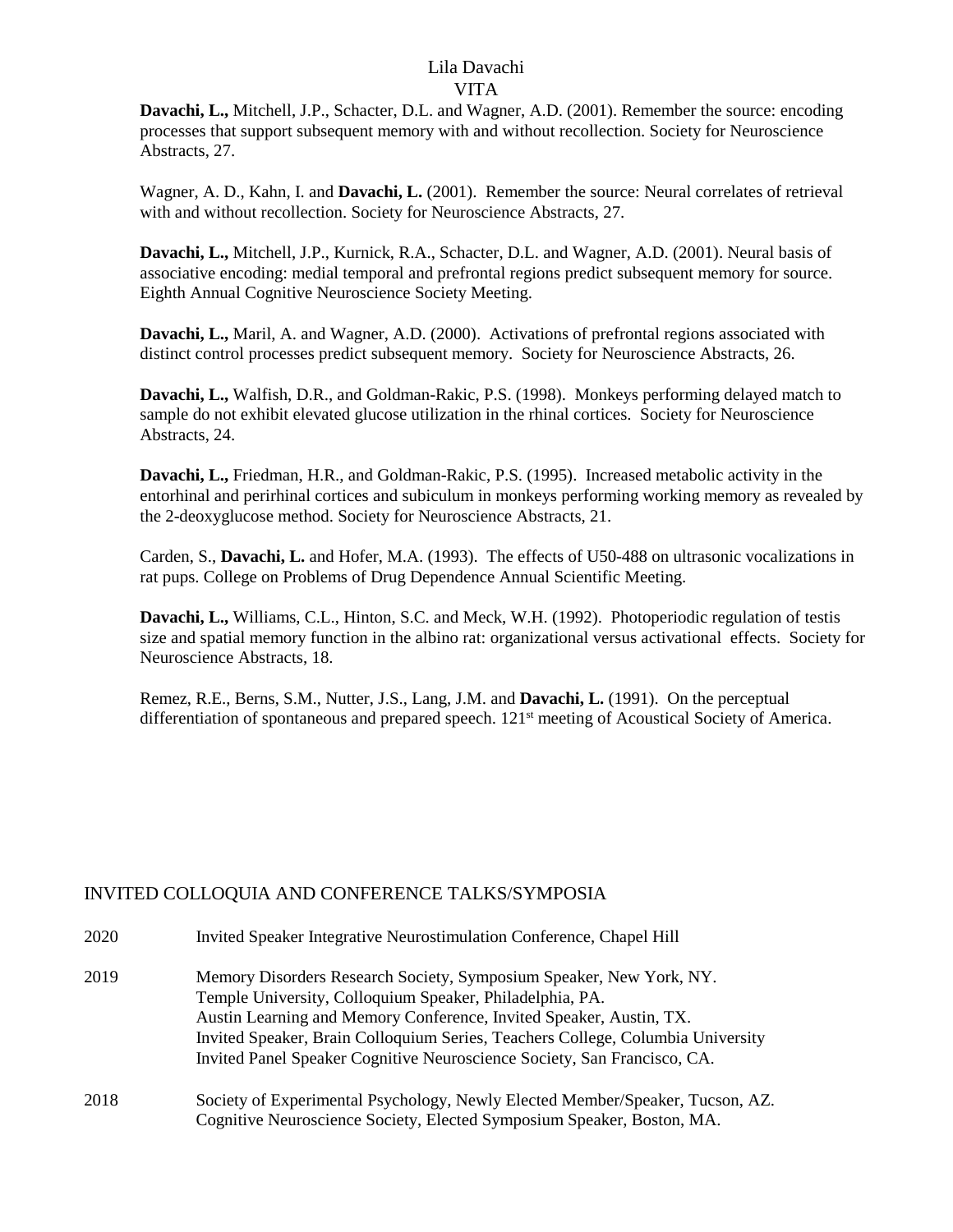|      | VIIIA                                                                                                                                                                                                                                        |
|------|----------------------------------------------------------------------------------------------------------------------------------------------------------------------------------------------------------------------------------------------|
|      | Invited Speaker, Columbia/Barnard Colloquium Series, New York, NY.                                                                                                                                                                           |
|      | 2018 International Conference on Learning and Memory, Elected Speaker, Irvine, CA.                                                                                                                                                           |
|      | Context and Episodic Memory Symposium, Invited Keynote Speaker, Philadelphia PA.                                                                                                                                                             |
|      | Toronto Area Memory Meeting, Keynote Speaker, Toronto CA.                                                                                                                                                                                    |
|      | Rotman Research Rounds, Invited Speaker, Toronto, CA.                                                                                                                                                                                        |
| 2017 | Winter Conference on Neural Plasticity, Invited Symposium Speaker, Grenada, Caribbean<br>University of California - Berkeley, Psychology Department Colloquium, Berkeley, CA.<br>Neuroscience of Learning NYU, Invited Speaker, New York NY. |
|      | Toronto Area Memory Meeting, Keynote Speaker, Toronto CA.                                                                                                                                                                                    |
|      | Rotman Research Rounds, Invited Speaker, Toronto, CA.                                                                                                                                                                                        |
|      | Invited Speaker, Max Planck Institute of Human Behavior, Leipzig, Germany<br>Keynote Speaker, Neuroleadership Conference, New York, NY.                                                                                                      |
|      | Invited Speaker, Yale Psychology - Current Works, New Haven, CT.                                                                                                                                                                             |
|      | Invited Speaker, Yale Neuroscience Program, New Haven, CT.                                                                                                                                                                                   |
|      |                                                                                                                                                                                                                                              |
| 2016 | Mt Sinai Neuroscience Colloquium, Invited Speaker, New York, NY.                                                                                                                                                                             |
|      | Cognitive Neuroscience Annual Meeting, Invited Symposium Organizer, NY, NY.                                                                                                                                                                  |
|      | UMass Amherst Behavior and Neuroscience Program Colloquium Speaker, Amherst MA.<br>Hippocampus 25, Meeting to celebrate 25 years of the journal Hippocampus, Invited Speaker,                                                                |
|      | Boston University, Boston MA<br>Nathan Kline Institute, Invited Seminar Speaker, Orangeburg, NY.                                                                                                                                             |
|      | International Conference of Memory (ICOM), Keynote Speaker, Budapest, Hungary.                                                                                                                                                               |
| 2015 | UC San Diego, Neuroscience Series Seminar Invited Speaker, San Diego CA.                                                                                                                                                                     |
|      | NYU Bi-Annual Memory Meeting Organizer and Speaker, New York, N.Y.                                                                                                                                                                           |
|      | City University of New York (CUNY): Behavioral and Cognitive Neuroscience Invited                                                                                                                                                            |
|      | Colloquium Speaker, New York, N.Y.                                                                                                                                                                                                           |
|      | Hospital for Sick Children, Bi-Annual Symposium on Memory, Invited Speaker, Toronto CA.<br>The Annual Meeting for the Society for Neuroscience, Symposium Speaker, Chicago IL.                                                               |
|      | Columbia University, Dept. of Psychology, Invited Colloquium Speaker, New York, NY.                                                                                                                                                          |
| 2014 | The Annual Baycrest Rotman Research Institute Neuroscience Conference, Invited Speaker,<br>Rotman Institite, Toronto, CA                                                                                                                     |
|      | Pint of Science, Invited Speaker, Brooklyn, N.Y.                                                                                                                                                                                             |
|      | Frontiers in Brain and Cognition Invited Speaker, New York University                                                                                                                                                                        |
|      | Memory Disorders Research Society, Conference Speaker, Austin TX.                                                                                                                                                                            |
|      | Cornell University, Invited Colloquia, Ithaca, NY.                                                                                                                                                                                           |
|      | Columbia University Medical Center, Neuroscience Invited Colloquia, New York, NY.                                                                                                                                                            |
|      | Neuroleadership Annual Summit Invited Speaker, San Francisco, CA.                                                                                                                                                                            |
|      |                                                                                                                                                                                                                                              |
| 2013 | Columbia University, Teachers College, Neuroscience and Education Invited Speaker, NY, NY                                                                                                                                                    |
|      | Columbia University, Psychology Department, Invited Colloquia, New York, NY.<br>NSF Workshop on Learning Centers, Invited Contributor and Speaker, Washington D.C.                                                                           |
|      | Rubin Museum, Invited Speaker, Art and Neuroscience Series, New York, NY.                                                                                                                                                                    |
|      | NYU Memory Day, NYU, Organizer and Speaker, New York, NY.                                                                                                                                                                                    |
|      | Cognitive Neuroscience Society, Annual Meeting, Invited Speaker, San Francisco, CA.                                                                                                                                                          |
|      | NYU-Langone Medical Center Grand Rounds Invited Speaker, New York, NY.                                                                                                                                                                       |
|      | NYU Alzheimer's Disease Center, Invited Colloquium Speaker, New York, NY.                                                                                                                                                                    |
|      | Georgetown University, Invited Colloquium Speaker, Washington D.C.                                                                                                                                                                           |
|      |                                                                                                                                                                                                                                              |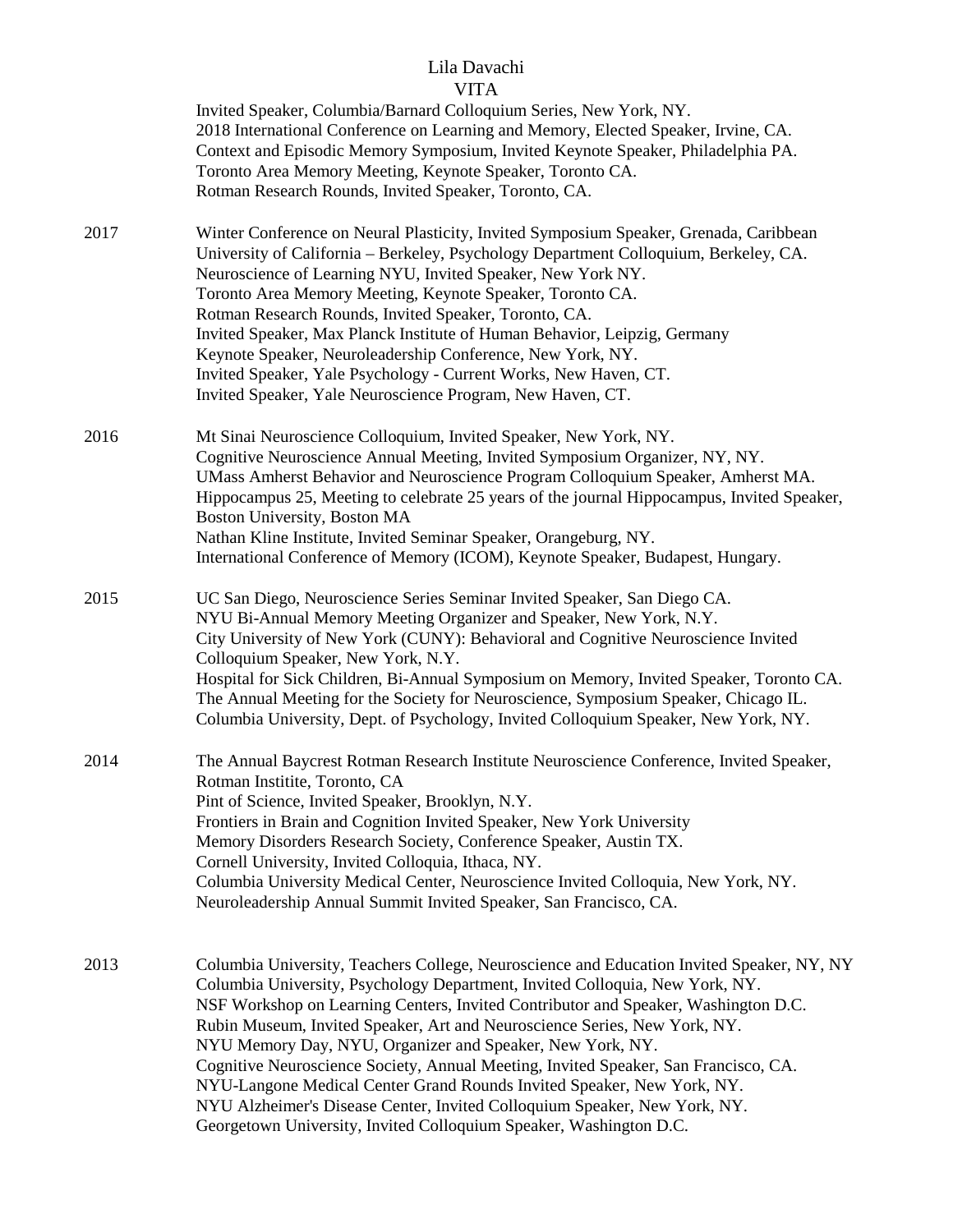# Lila Davachi

### VITA

Johns Hopkins University, Invited Colloquium Speaker, Baltimore, MD.

2012 Yale University, Psychology Department, Cognitive Lunch Invited Speaker, New Haven, CT. Memory Disorders Research Society, Invited Symposium Speaker, Davis, CA. Rutgers University Neuroscience Department, Invited Colloquia, Newark, NJ. New York University, Psychology Department, Social Lunch Invited Speaker, New York, NY. Summer Institute in Cognitive Neuroscience, Invited Speaker, UC Santa Barbara, CA. Sage Center for the Mind, Visiting Scholars, Santa Barbara, CA. Princeton University, Decision Making Speaker Series, Princeton, NJ.

#### 2011 UC Irvine, CNLM Seminar, Irvine, CA. Context and Episodic Memory Conference, Invited Commentator, Philadelphia, PA. Boston University, Charles Area River Meeting on Memory, Invited Colloquia, Boston, MA. "Brain, Memory & Achievement" Conference, Invited Speaker, New York, NY.

- 2010 Columbia University, University Seminar, New York, NY. MIT, Brain and Cognitive Sciences Departmental Colloquium, Cambridge, MA. Yale University, Psychology Departmental Colloquium, New Haven, CT. Cognitive Neuroscience Society, Young Investigator Award Lecture, Montreal, CA. Neuron to Synapse Conference, Invited Speaker, New York, NY. Global Neuroleadership Summit, Invited Speaker, Boston, MA. Memory Disorders Research Society, Conference Speaker, Chicago, IL. Dynamical Systems Neuroscience Satellite Symposium, Invited Speaker, San Diego, CA.
- 2009 Schwartz Foundation Invited Speaker for Banbury Center Meeting 'Searching For Principles Underlying Memory in Biological Systems, Lloyd Harbor, NY. Columbia University, Psychology Department, New York, NY. Psychonomics Society Meeting, Symposium Speaker, Boston, MA New York University, Psychology Department Seminar Speaker, New York, NY.
- 2008 Duke University, Psychology Department Colloquium, Durham, NC. Yale University, Magnetic Resonance Research Center, New Haven, CT. Global Neuroleadership Summit, New York, NY. AAAS Judicial Seminar on Neuroscience, New York, NY. University of Arizona, Psychology Department Colloquium Series, Tucson, AZ. Memory Disorders Research Society, Symposium Chair and Speaker, St. Louis, MO. Winter Conference Neurobiology of Learning and Memory, Symposium Chair, Park City, UT. Day of Memory at NYU: New Developments in Memory Storage, New York, NY. New York University, School of Medicine Retreat, New Paltz, NY.
- 2007 Winter Conference on Neural Plasticity, Moorea, French Polynesia. University of British Columbia, Psychology Department, Vancouver, BC. Cognition, Brain and Behavior Speaker Series, Psychology Department, Berkeley, CA. Stanford University, Psychology Department, Palo Alto, CA.
- 2006 Cognitive Neuroscience Society, Invited Symposium Speaker, San Francisco, CA. Association for Psychological Science 18th Annual Convention, Co-Chair and Symposium Speaker, New York, NY. Neuroimaging and Psychological Theories Human Memory, Invited Speaker, Marburg, Germany. Queens College and The Graduate Center, Seminar Series, Queens, NY.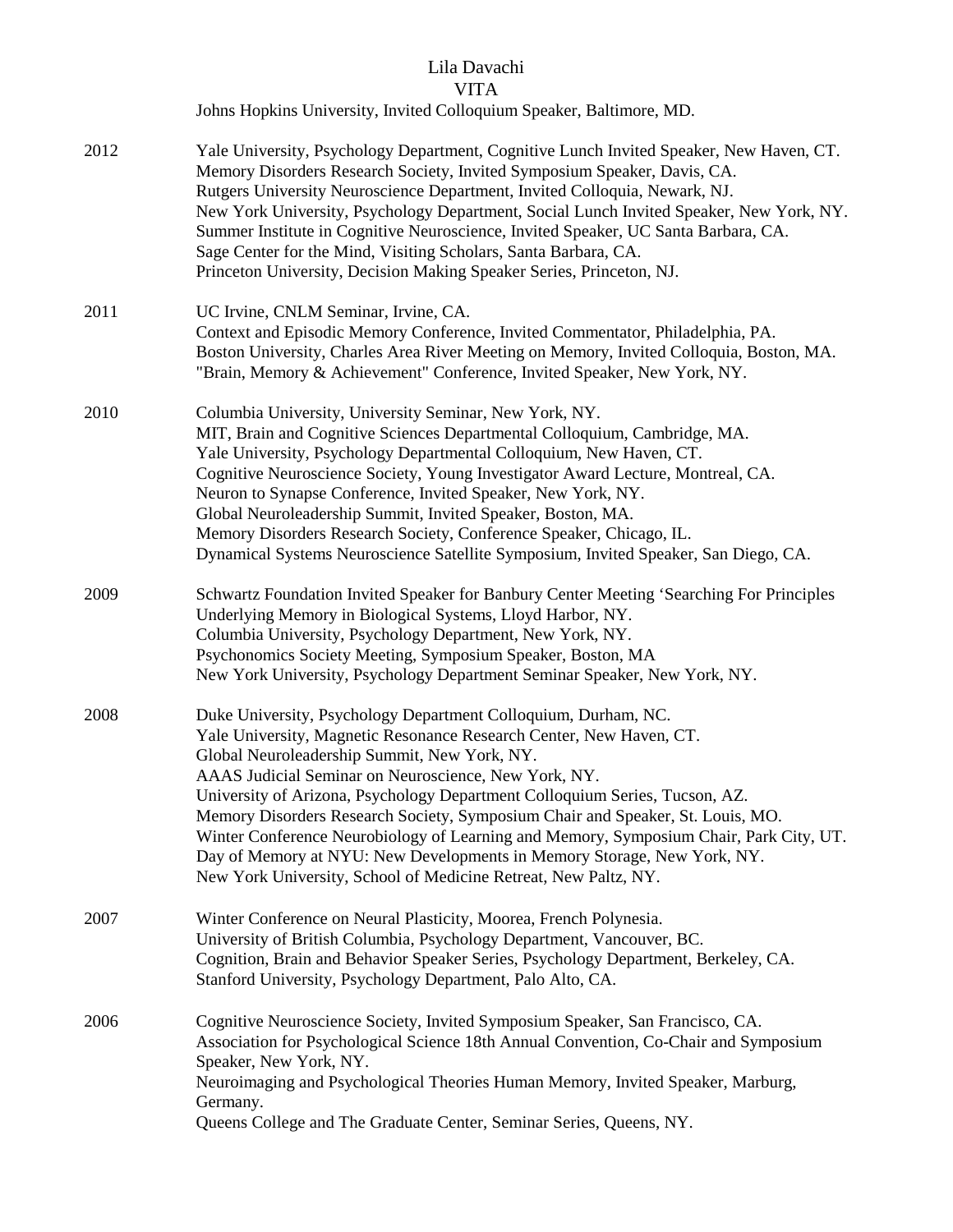| 2005 | McDonnell Foundation, Invited 'Integrator' for Science of Memory: Concepts<br>Yale University, Imaging Center, New Haven, CT.<br>Memory Disorders Research Society, Invited Symposium Speaker, Tucson, AZ.<br>New York University, Neurology Department, New York, NY.<br>First Year Seminar Series, New York University, Psychology Dept. New York, NY.                                                                                                                                                                                                                                                                                                                                                                                   |
|------|--------------------------------------------------------------------------------------------------------------------------------------------------------------------------------------------------------------------------------------------------------------------------------------------------------------------------------------------------------------------------------------------------------------------------------------------------------------------------------------------------------------------------------------------------------------------------------------------------------------------------------------------------------------------------------------------------------------------------------------------|
| 2004 | Boston University, Mind and Brain Institute, Boston, MA.<br>Chicago Chapter of the Society for Neuroscience, Chicago, IL.<br>Columbia University, Psychology Department, New York, NY.<br>Sackler Institute, Research Forum, New York, NY.<br>Liverpool Memory Symposium, Liverpool UK.<br>Institute of Cognitive Neuroscience, University College London, London UK.                                                                                                                                                                                                                                                                                                                                                                      |
| 2003 | Cold Spring Harbor Memory Learning and Memory meeting, Cold Spring Harbor, NY.<br>Carnegie-Mellon University, CNBC Seminar, Pittsburgh, PA.<br>University of Pittsburgh, LRDC and Department of Psychology, Pittsburgh, PA.<br>Caltech, Humanties and Social Sciences, Ulric B. and Evelyn L. Bray Seminar, Pasadena, CA.<br>MIT, Brain and Cognitive Sciences, Cambridge, MA.<br>University of California at Davis, Psychology Department, Davis, CA.<br>University of Oregon, Psychology Department, Eugene, OR.<br>University of Washington, Psychology Department, Seattle, WA.<br>New York University, Psychology Department, New York, NY.<br>University of Illinois, Urbana-Champaign, Psychology Department, Urbana-Champaign, Il. |
| 2002 | Harvard University, Department of Psychology, Cambridge, MA.                                                                                                                                                                                                                                                                                                                                                                                                                                                                                                                                                                                                                                                                               |

2001 Memory Disorders Clinic, Brigham and Women's Hospital, Boston, MA. MIT, Brain and Cognitive Sciences, Cambridge, MA.

# PROFESSIONAL MEMBERSHIPS

- 2017 Society of Experimental Psychologists<br>2007 Association for Psychological Science
- Association for Psychological Science
- 2004- Memory Disorders Research Society
- 1993- Society for Neuroscience
- 1999- Cognitive Neuroscience Society

### EDITORIAL ACTIVITIES

| 2017             | Co-Edited Memory in Time and Space in Current Opinion in Behavioral Science, |
|------------------|------------------------------------------------------------------------------|
|                  | <i>Volume 17, pgs 1 - 216</i>                                                |
| $2016 - 2018$    | Reviewing Editor for Journal of Neuroscience                                 |
| $2015$ - present | Reviewing Editor for Elife                                                   |
| $2014 - 2018$    | Editor for eNeuro, online journal sponsored by the Society for Neuroscience  |
| $2014 - 2016$    | Associate Editor for Journal of Neuroscience                                 |
| Reviewer for:    |                                                                              |

| Nature Neuroscience | Science                      |
|---------------------|------------------------------|
| <b>PNAS</b>         | Trends in Cognitive Sciences |
| Neuron              | Neurolmage                   |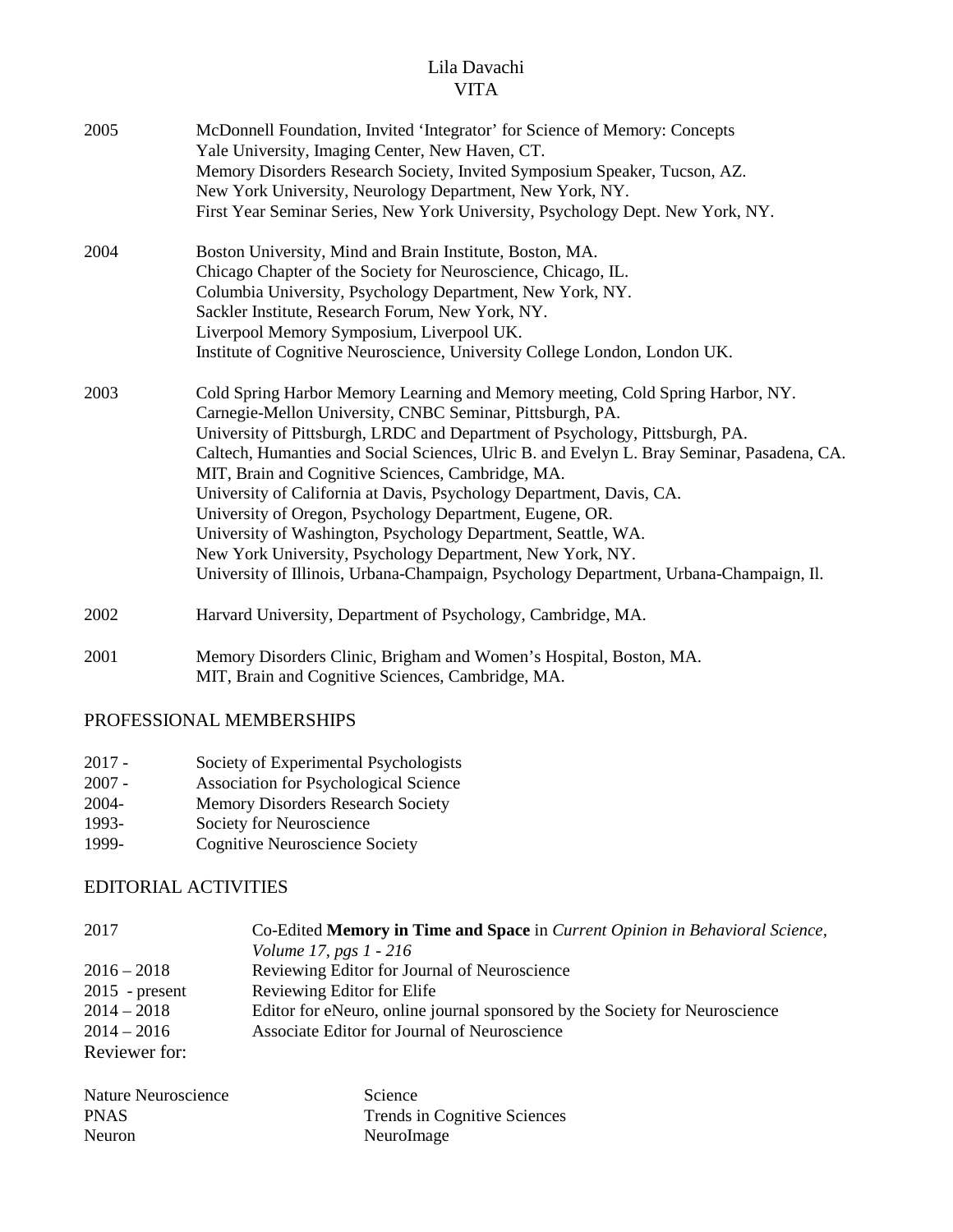| Journal of Neuroscience           | Neuroscience Letters                            |
|-----------------------------------|-------------------------------------------------|
| Journal of Cognitive Neuroscience | Cognitive and Affective Behavioral Neuroscience |
| Neuropsychologia                  | Cerebral Cortex                                 |
| <b>Cognitive Brain Research</b>   | <b>Psychological Science</b>                    |
| Journal of Neurophysiology        | Learning and Memory                             |
| <b>Hippocampus</b>                | Frontiers in Neuroscience                       |
| eLife                             | Scientific Reports                              |
| <b>Nature Communications</b>      | Journal of Experimental Psychology: General     |
|                                   |                                                 |

### UNIVERSITY AND DEPARTMENTAL SERVICE

- 2019 Conflict of Interest Committee, Columbia FAS
- 2018 Human Cognitive Imaging Committee, ZMBBI, Columbia University
- 2018 Graduate Curriculum Committee, Columbia University
- 2012 2017 Director, Center for Learning, Memory and Emotion at New York University
- 2013 2014 Social Psychology Faculty Search Committee
- 2012 2014 Advisory Committee, Psychology Department
- 2011 2012 Cognition and Perception Seminar Co-Organizer, Psychology Department
- 2011 2012 Cognition and Perception Chair of Faculty Search Committee, Psychology Department
- 2010 2011 NYU Abu Dhabi Psychology Faculty Committee
- 2008 2009 NYU Abu Dhabi Science Curriculum Development Committee
- 2008 2009 Learning and Memory Faculty Search Committee, Center for Neural Science, NYU
- 2005 2007 Education Policy Committee New York University Psychology Department
- 2005 2006 Decision Making Faculty Search Committee, Department of Psychology and Center for Neural Science, New York University

# SERVICE TO THE FIELD

|                  | 2015 - present Reviewing Editor for Elife                                             |
|------------------|---------------------------------------------------------------------------------------|
| $2016 - 2018$    | Reviewing Editor for Journal of Neuroscience                                          |
| 2014 - 2018      | Associate Editor for eNeuro, online journal supported by the Society for Neuroscience |
| $2014 - 2016$    | Associate Editor for the Journal of Neuroscience                                      |
| $2013$ - present | Manhattan Area Memory Meeting (MAMM) Founder and Organizer                            |
| $2012 - 2018$    | BiAnnual Learning, Memory and Emotion at NYU Meeting Founder and Organizer            |
| $2011 - 2014$    | Panel Member on Learning and Memory (LAM) Study Section Grant Review Panel for NIH    |
|                  |                                                                                       |

### CURRENT GRADUATE STUDENTS

- 2019 Camille Gasser, 1<sup>st</sup> year Ph.D. student, degree expected 2024
- 2019 Wangjing Yu,  $1^{st}$  year Ph.D. student, degree expected 2024
- 2019 John Thorp, 1<sup>st</sup> year Ph.D. student, degree expected 2024
- 2016 Oded Bein, 5th year Ph.D. student, degree expected 2020

### PAST GRADUATE STUDENTS (with current placement)

- 2016 2019 Abraham Chanales, Ph.D., currently training for Data Science Position
- 2013 2019 Emily Cowan, Ph.D.,
	- \* NSF Graduate Research Fellowship 2014-2017
- 2017 2018 Perri Lane Katzman, 1<sup>st</sup> year Ph.D. student, degree expected 2022 \* NSF Graduate Research Fellowship 2017-2020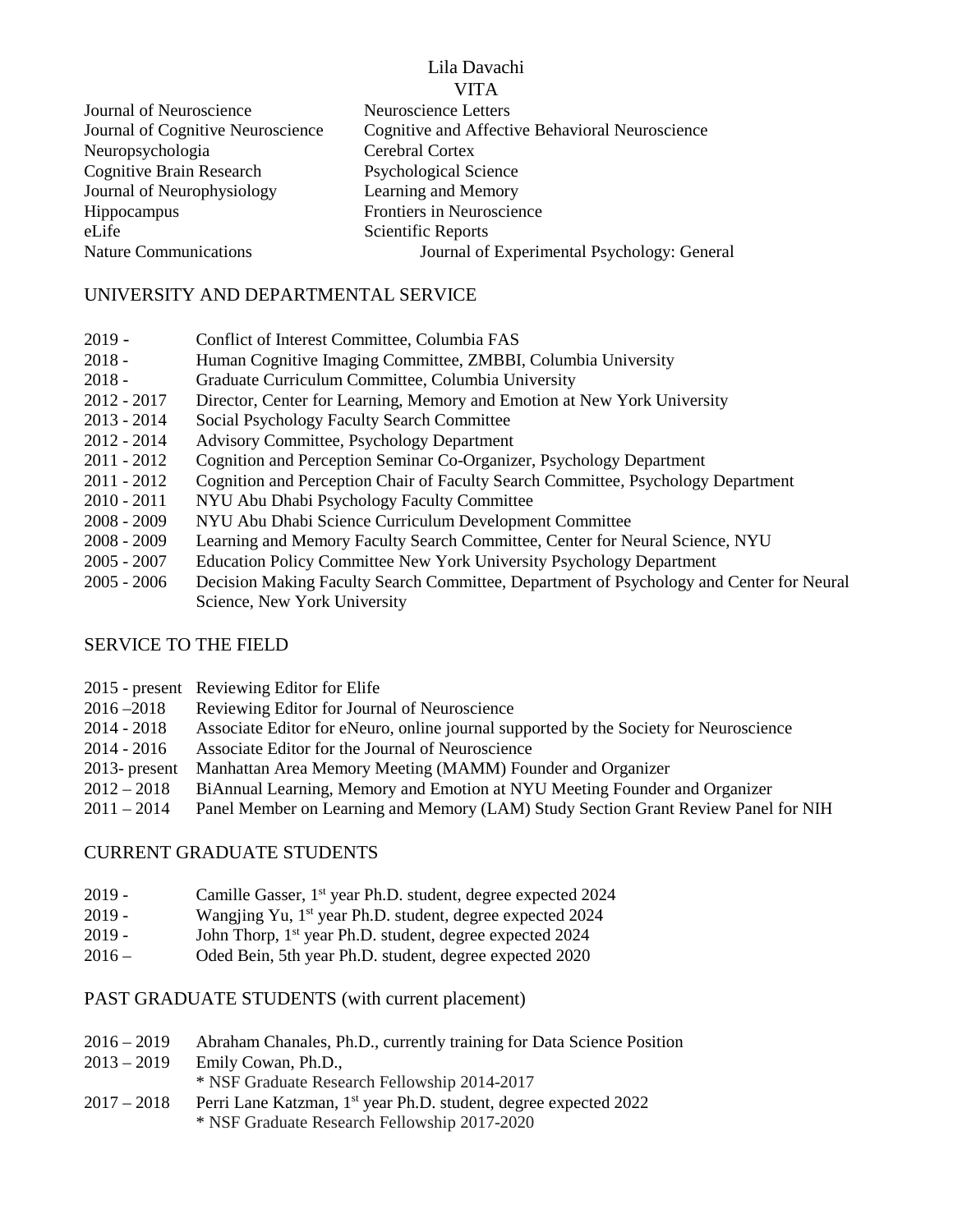### Lila Davachi

### VITA

| $2012 - 2017$ | Alexa Tompary, Ph.D. currently a postdoctoral researcher with Dr. Thompson-Schill              |
|---------------|------------------------------------------------------------------------------------------------|
|               | * NSF Graduate Research Fellowship 2013-2016                                                   |
| $2011 - 2016$ | Andrew Heusser, Ph.D. currently a postdoctoral researcher with Dr. Manning (Dartmouth)         |
| $2010 - 2015$ | Sarah Dubrow, Ph.D. student, currently a postdoctoral researcher with Drs. Niv and Norman      |
|               | (Princeton) (Tenure-track Job Position at University of Oregon)                                |
|               | * NSF Graduate Research Fellowship 2011-2014                                                   |
|               | * James Arthur Dissertation Fellowship 2015-2016                                               |
| $2007 - 2014$ | Youssef Ezzyat, Ph.D.; currently a postdoctoral researcher with Dr. Kahana (UPenn)             |
|               | * 2014 Douglas and Katharine Fryer Thesis Fellowship, NYU                                      |
|               | * 2012 American Psychological Association Dissertation Research Award                          |
|               | * 2011 Katzell Summer Fellowship in Psychology, NYU                                            |
| $2007 - 2014$ | Shannon Tubridy, Ph.D.; currently a postdoctoral researcher with Dr. Gureckis (NYU)            |
| $2006 - 2011$ | Katherine Duncan, Ph.D.; currently a postdoctoral researcher with Dr. Shohamy (Columbia        |
|               | University) and starting as Assistant Professor at the University of Toronto in 2015.          |
| $2008 - 2013$ | Arielle Tambini Ph.D.; currently a postdoctoral researcher with Dr. D'Esposito and Dr. Walker, |
|               | (University of California at Berkeley).                                                        |
|               | * NRSA Predoctoral Fellowship, F31MH92055                                                      |
| $2005 - 2009$ | Tarimotimi Awipi. Ph.D.; currently a postdoctoral researcher at Donders Institute for Brain,   |
|               | Cognition and Behaviour with Dr. Fernandez.                                                    |
| $2004 - 2009$ | Bernhard Staresina, Ph.D.; degree received 2009, currently a Wellcome Fellow and starting an   |
|               | assistant professor position in University of Birmingham UK.                                   |
|               | * 2008: American Psychological Association (APA) Dissertation Research Award                   |
|               | * 2008: Martin Braine Fellowship, New York University                                          |
|               | * 2007: Katzell Summer Fellowship, New York University                                         |
|               |                                                                                                |

#### POSTDOCTORAL RESEARCHERS (current and past)

| $2019-$ | Asieh Zadbood, Postdoctoral Researcher |
|---------|----------------------------------------|
|---------|----------------------------------------|

- 2019 Monika Riegel, Postdoctoral Researcher
- 2018 Tarek Amer, Postdoctoral Researcher
- 2018 Ignasi Sols, Postdoctoral Researcher
- 2017 David Clewett, Postdoctoral Researcher, accepted faculty position at UCLA \* Post-doctoral National Research Service Award (NIMH),
- 2013 2018 Lynn Lohnas, Postdoctoral Researcher, currently faculty at Syracuse University \* Post-doctoral National Research Service Award (NIMH),
- 2012 2015 Vishnu Murty, Postdoctoral Researcher, currently faculty at Temple University \* Post-doctoral National Research Service Award (NIDA)
- 2012 2014 Alisha Holland, Postdoctoral Researcher, currently Faculty at Teachers College, Columbia University
- 2010 2014 Jared Danker, Postdoctoral Researcher, currently at the Department of Education \* Postdoctoral National Research Service Award (NIMH)
- 2005 2008 Leonid Litman, Postdoctoral Researcher; currently faculty at Lander College.
- 2009 2011 Kaia Vilberg, Postdoctoral Researcher; currently in a postdoctoral position with Dr. Michael Rugg, UT Dallas

#### **TEACHING**

Cognition, Graduate Seminar